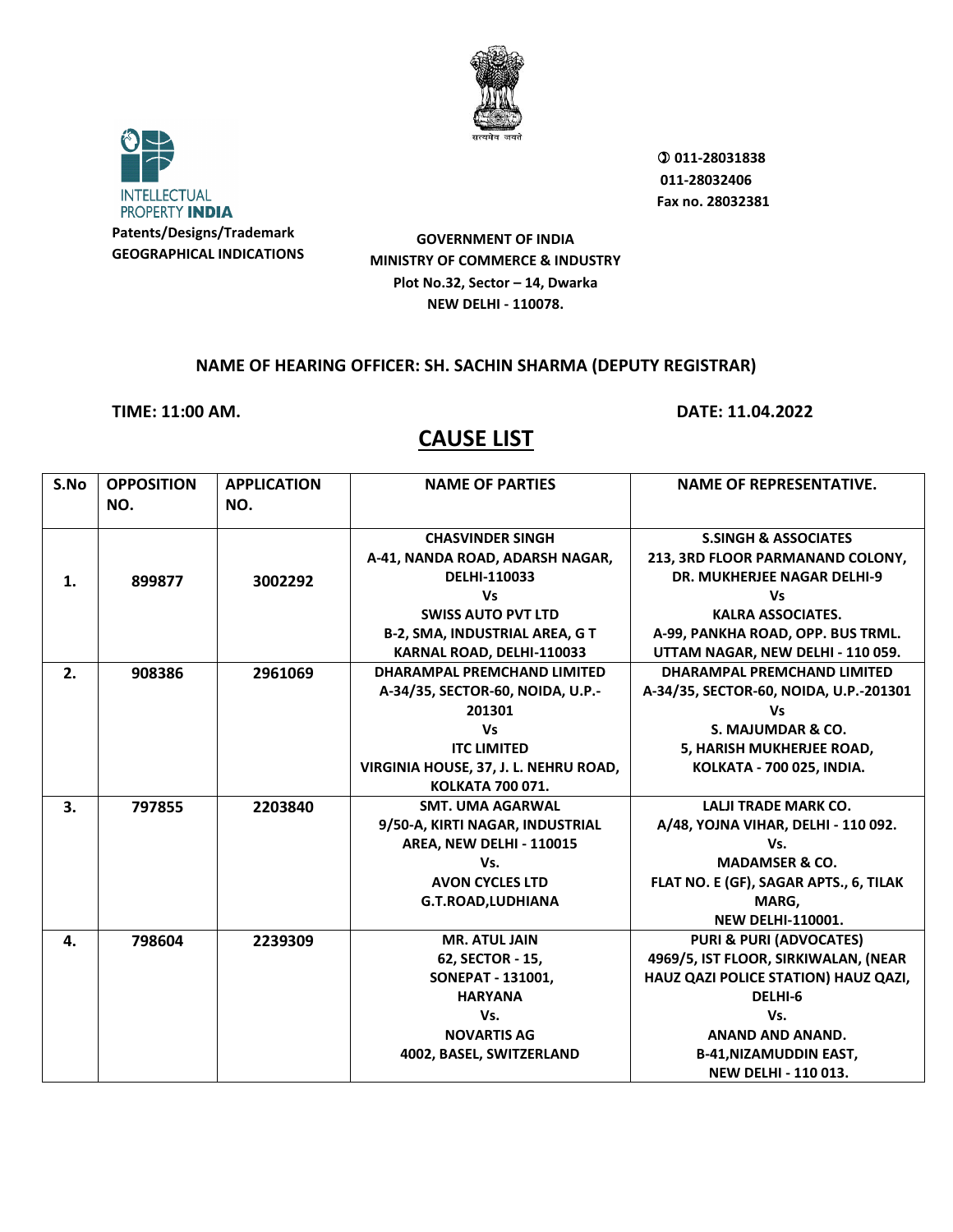|   |         |         | <b>MR SANTOSH KUMAR</b>                | <b>ULTIMATE SOLUTIONS</b>                |
|---|---------|---------|----------------------------------------|------------------------------------------|
| 5 | 810617  | 2249869 | <b>WZ-26 OFFICE NO.3 NANGLI JALIB</b>  | A-4/61, SEC-17, ROHINI DELHI-89          |
|   |         |         | <b>JANAK PURI DELHI 58</b>             | Vs.                                      |
|   |         |         | Vs.                                    | <b>SUJATA CHAUDHRI IP ATTORNEYS</b>      |
|   |         |         | <b>GLAXO GROUP LIMITED</b>             | 2106 EXPRESS TRADE TOWERS 2, FIRST       |
|   |         |         | 980 GREAT WEST ROAD, BRENTFORD,        | FLOOR, B-36, SECTOR 132, EXPRESSWAY,     |
|   |         |         | MIDDLESEX, TW8 9GS, ENGLAND            | NOIDA 201303, UTTAR PRADESH, INDIA       |
|   |         |         | M/S AMAR TRADEMARK LLP                 | THE ACME COMPANY                         |
|   |         |         | A-41, NARAINA INDUSTRIAL AREA,         | B-41, NIZAMUDDIN EAST, NEW DELHI -       |
| 6 | 2172513 | 929455  | PHASE-1, DELHI-110028                  | 110013.                                  |
|   |         |         | Vs.                                    | Vs.                                      |
|   |         |         | <b>DINESH JAIN (HUF)</b>               | <b>MADAMSER &amp; CO.</b>                |
|   |         |         | 52/34, NAYAGANJ, KANPUR-208001 U.P.    | FLAT NO. E (GF), SAGAR APTS., 6, TILAK   |
|   |         |         |                                        | MARG,                                    |
|   |         |         |                                        | <b>NEW DELHI-110001.</b>                 |
|   |         |         | <b>BRAWN BIOTECH LTD.</b>              | <b>SHIVNATH KUMAR ADVOCATE</b>           |
|   |         |         | 4/4B ASAF ALI ROAD STOCK EXCHANGE      | <b>C-64 LAJPAT NAGAR-I NEW DELHI</b>     |
| 7 | 847960  | 2150633 | <b>BUILDING 2ND FLOOR NEW DELHI-02</b> | Vs.                                      |
|   |         |         | Vs.                                    | <b>CHANDRAKANT M. JOSHI.</b>             |
|   |         |         | DINDAYAL INDUSTRIES LTD.               | 501, VISHWANANAK, CHAKALA ROAD,          |
|   |         |         | DINDAYAL MARKET, M.L.B. ROAD           | <b>ANDHERI</b>                           |
|   |         |         | <b>GWALIOR 474009</b>                  | (EAST), MUMBAI- 400 099.                 |
|   |         |         | <b>SH GOPI CHAND DODWANI</b>           | <b>LALII ADVOCATES</b>                   |
|   |         |         | 9925 NAWAB GANJ LIBRARY ROAD           | A - 48, (LALJI HOUSE) YOJNA VIHAR, DELHI |
| 8 | 819133  | 2356398 | <b>AZAD MARKET DELHI 6</b>             | $-110092.$                               |
|   |         |         | Vs.                                    | Vs.                                      |
|   |         |         | <b>M.R. OVERSEAS PVT. LTD</b>          | <b>MANCHANDA ASSOCIATES.</b>             |
|   |         |         | 204, WASAN CHAMBERS, B-9,              | 15/1061, (2ND FLOOR), NAIWALA,           |
|   |         |         | MODELTOWN-II, DELHI                    | KAROL BAGH, NEW DELHI - 110 005.         |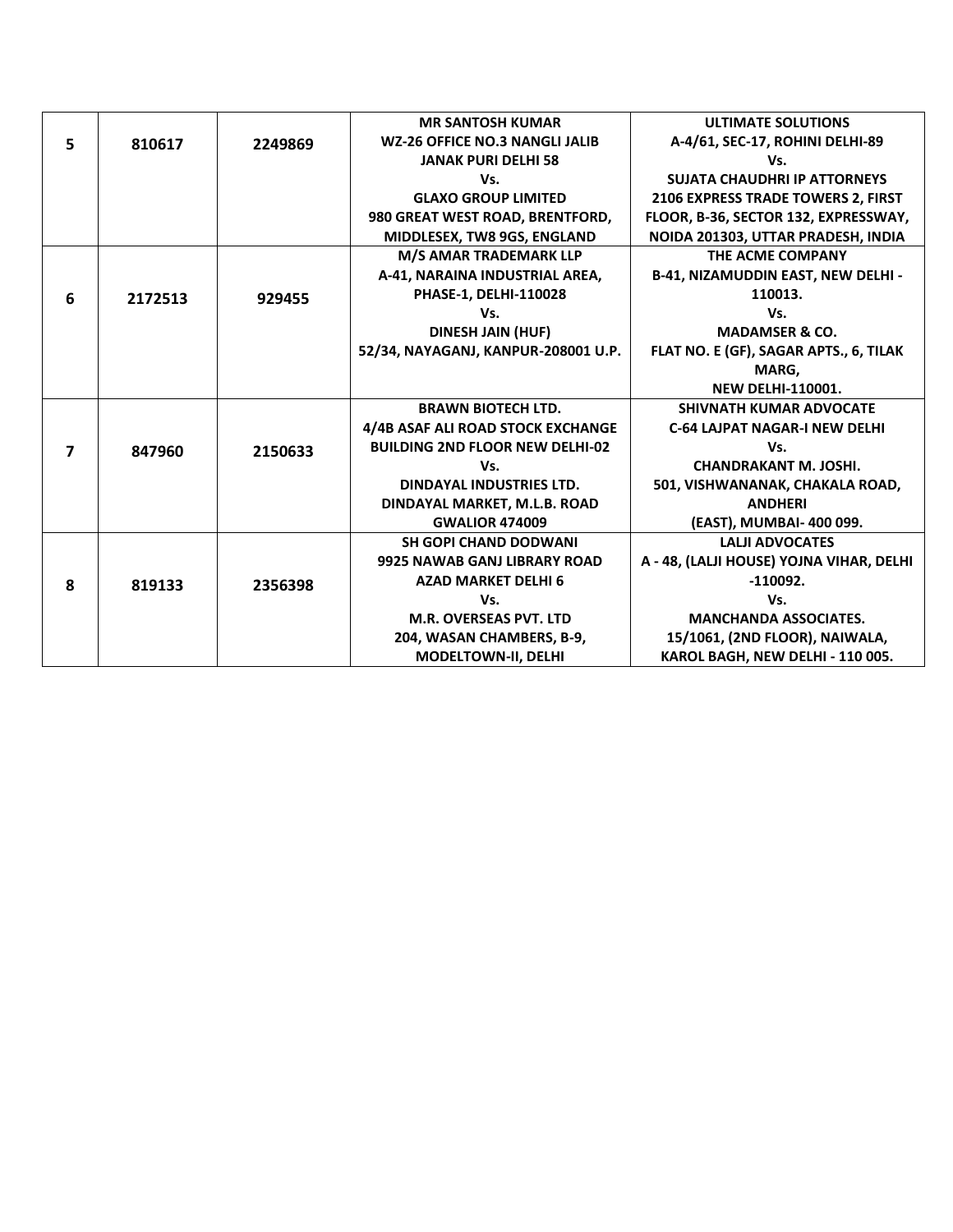



 **011-28031838 011-28032406 Fax no. 28032381**

**GOVERNMENT OF INDIA MINISTRY OF COMMERCE & INDUSTRY Plot No.32, Sector – 14, Dwarka NEW DELHI - 110078.**

#### **NAME OF HEARING OFFICER: SH. SACHIN SHARMA (DEPUTY REGISTRAR)**

**TIME: 11:00 AM. DATE: 12.04.2022**

| S.No           | <b>OPPOSITION</b><br>NO. | <b>APPLICATION</b><br>NO. | <b>NAME OF PARTIES</b>                   | <b>NAME OF REPRESENTATIVE.</b>           |
|----------------|--------------------------|---------------------------|------------------------------------------|------------------------------------------|
|                |                          |                           |                                          |                                          |
|                |                          |                           | SELECT INFRASTRUCTURE PVT. LTD.          | <b>VAISH ASSOCIATES</b>                  |
|                |                          |                           | SELECT CITYWALK, A - 3, DISTRICT         | 1st & 11th FLOORS, MOHAN DEV             |
| 1              | 924789                   | 2149379                   | CENTRE, SAKET, NEW DELHI - 110 017,      | <b>BUILDING, 13 TOLSTOY MARG, NEW</b>    |
|                |                          |                           | <b>INDIA</b>                             | DELHI-110001                             |
|                |                          |                           | Vs.                                      | Vs.                                      |
|                |                          |                           | UNIVERSAL CITY STUDIOS LLC               | <b>REMFRY &amp; SAGAR</b>                |
|                |                          |                           | 100, UNIVERSAL CITY PLAZA, UNIVERSAL     | <b>REMFRY HOUSE AT THE MILLENNIUM</b>    |
|                |                          |                           | CITY, CALIFORNIA 91608, USA              | PLAZA SEC 27, GURGAON 122009, NEW        |
|                |                          |                           |                                          | <b>DELHI NATIONAL CAPITAL</b>            |
|                |                          |                           | <b>ARVIND KUMAR</b>                      | <b>DR S K MARWAH</b>                     |
|                |                          |                           | H NO 244 SECTOR 37 A CHANDIGARH          | H No 901, Sector 70 MOHALI 160071        |
| $\overline{2}$ | 803671                   | 2292482                   | 160036 (UT)                              | (Punjab) Mobile: 9781360607              |
|                |                          |                           | Vs.                                      | Vs.                                      |
|                |                          |                           | <b>SUN PHARMACEUTICAL INDUSTRIES LTD</b> | <b>SUN PHARMACEUTICAL INDUSTRIES LTD</b> |
|                |                          |                           | 17/B, MAHAL INDUSTRIAL ESTATE,           | 17/B, MAHAL INDUSTRIAL ESTATE,           |
|                |                          |                           | MAHAKALI CAVES ROAD, ANDHERI (E),        | MAHAKALI CAVES ROAD, ANDHERI (E),        |
|                |                          |                           | MUMBAI-400 093.                          | MUMBAI-400 093.                          |
|                |                          |                           | <b>USMAN KHAN</b>                        | <b>AMANDEEP SINGH</b>                    |
|                |                          |                           | B-53, S.R.G. COLONY, GOVIND PURI, NEW    | 3RD FLOOR, PLOT NO.460, KOHAT            |
| 3              | 911794                   | 3210246                   | DELHI-110019.                            | <b>ENCLAVE PITAMPURA, NEW DELHI</b>      |
|                |                          |                           | Vs.                                      | 110034                                   |
|                |                          |                           | <b>RAVINDER MALIK.</b>                   | Vs.                                      |
|                |                          |                           | 221, FIRST FLOOR, INDIRA VIHAR, DELHI.   | <b>LALII ADVOCATES</b>                   |
|                |                          |                           |                                          | A-48, YOJNA VIHAR, DELHI-110092          |
|                |                          |                           | <b>BHATIA HOTELS PRIVATE LIMITED</b>     | <b>NAVDEEP SHRIDHAR</b>                  |
|                |                          |                           | 96/12 PARADE, KANPUR 208001, UTTAR       | 111, CHANDRALOK COMPLEX, BIRHANA         |
| 4              | 922229                   | 3399040                   | <b>PRADESH</b>                           | ROAD, KANPUR, 208001, U.P.               |
|                |                          |                           | Vs.                                      | Vs.                                      |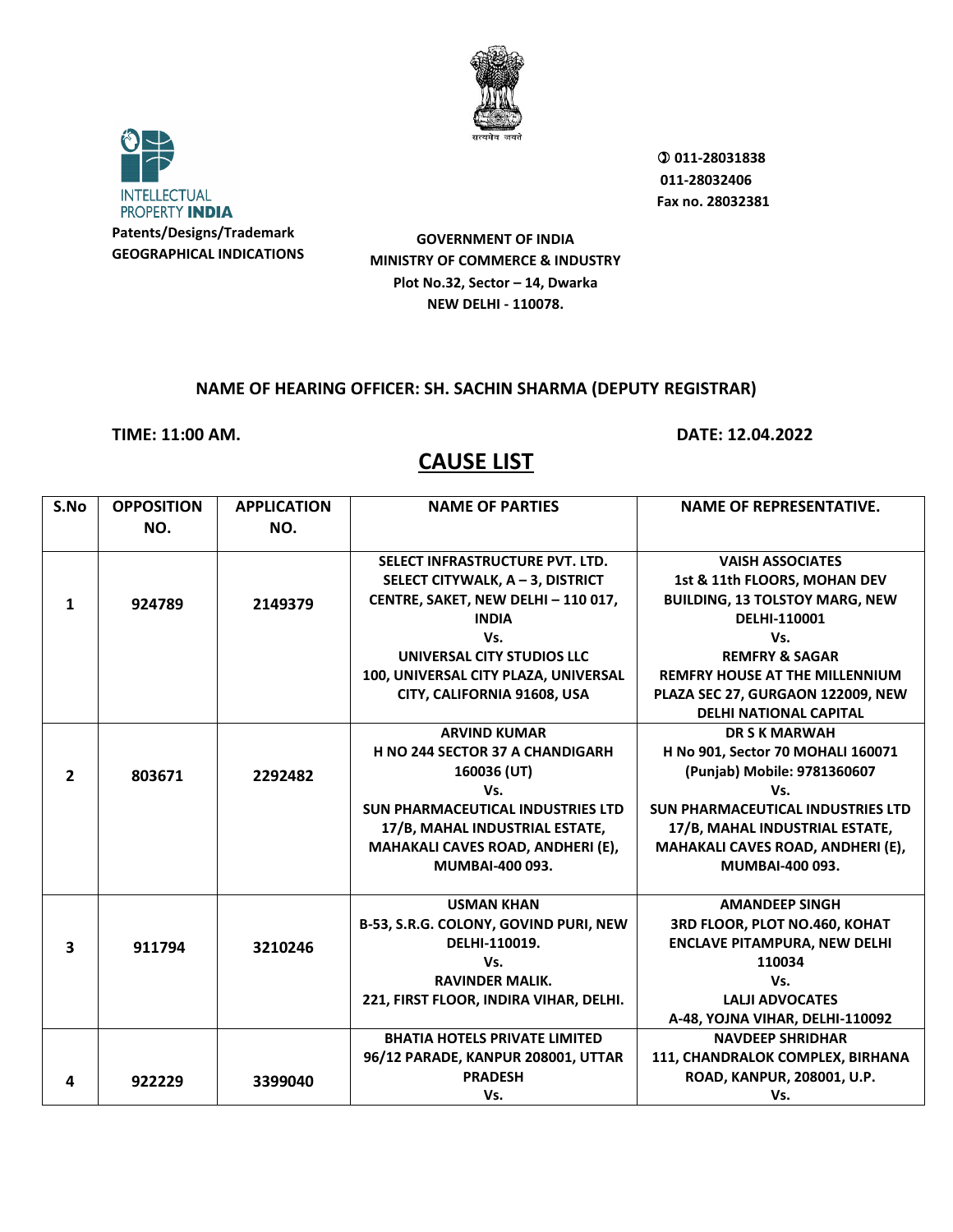|   |        |         | <b>IMPRESARIO ENTERTAINMENT &amp;</b> | <b>ASM LAW OFFICES</b>              |
|---|--------|---------|---------------------------------------|-------------------------------------|
|   |        |         | <b>HOSPITALITY PVT LTD.</b>           | M-19A, SOUTH EXTENSION-II,          |
|   |        |         | AMERICAN EXPRESS BAKERY HOUSE,        | <b>NEW DELHI-110049</b>             |
|   |        |         | 66A, CLARE ROAD, BYCULLA, MUMBAI-     |                                     |
|   |        |         | 400008                                |                                     |
|   |        |         | HI LIFE TOURS AND TRAVEL PVT. LTD.    | HI LIFE TOURS AND TRAVEL PVT. LTD.  |
|   |        |         | 327, GROUND FLOOR, UDYOG VIHAR,       | 327, GROUND FLOOR, UDYOG VIHAR,     |
| 5 | 912370 | 3591225 | PHASE-IV, GURGAON, HARYANA-122016     | PHASE-IV, GURGAON, HARYANA-122016   |
|   |        |         | Vs.                                   | Vs.                                 |
|   |        |         | <b>COX &amp; KINGS LTD.</b>           | W. S. KANE & CO.                    |
|   |        |         | <b>TURNER MORRISON BLDG, 16, BANK</b> | MERCHANT CHAMBER, 6TH FLOOR, 41,    |
|   |        |         | STREET, MUMBAI- 400 001               | SIR VITHALDAS THACKERSY ROAD,       |
|   |        |         |                                       | CHURCHGATE, MUMBAI-400 020.         |
|   |        |         | ANJUM AGGARWAL TRADING AS FIYA        | <b>DR S K MARWAH</b>                |
|   |        |         | <b>HEALTHCARE</b>                     | H NO 901, SECTOR 70 MOHALI 160071   |
| 6 | 908465 | 3576399 | #1560 SECTOR 38 B CHANDIGARH          | (PUNJAB) MOBILE: 9781360607         |
|   |        |         | 160036                                | Vs.                                 |
|   |        |         | VS.                                   | <b>VISHESH AND ASSOCIATES</b>       |
|   |        |         | <b>ALKEM LABORATORIES LTD.</b>        | 301/302, A-WING, 3RD FLOOR, SHAHEEN |
|   |        |         | "ALKEM HOUSE", DEVASHISH, ADJ. TO     | CHAMBERS, DAWOOD BAUG, OPP. PEARL   |
|   |        |         | MATULYA CENTRE, SENAPATI BAPAT        | HERITAGE, ANDHERI (WEST), MUMBAI -  |
|   |        |         | MARG, LOWER PAREL, MUMBAI-400 013.    | 400 058.                            |
|   |        |         |                                       |                                     |
|   |        |         | <b>GOPAL GUPTA</b>                    | <b>S.SINGH &amp; ASSOCIATES</b>     |
|   |        |         | WZ-331 SRI NAGAR RANI BAGH SHAKUR     | 213, 3RD FLOOR PARMANAND COLONY,    |
| 7 | 808937 | 2361868 | <b>BASTI DELHI 110034</b>             | <b>DR. MUKHERJEE NAGAR DELHI-9</b>  |
|   |        |         | Vs.                                   | Vs.                                 |
|   |        |         | JAY CEE CABLE INDUSTRIES              | <b>LALJI ADVOCATES</b>              |
|   |        |         | 534/11, JHEEL KHURANJA,               | A - 48, (LALJI HOUSE) YOJNA VIHAR,  |
|   |        |         | DELHI-51                              | DELHI-110092.                       |
|   |        |         | <b>KARAN GOOMAR</b>                   | PREMIER REGISTRATION SERVICE.       |
|   |        |         | 16 RAJENDRA PARK, NEW DELHI-110060.   | 8/1, RAJINDER NAGAR, NEW DELHI-     |
| 8 | 865900 | 3053536 | Vs.                                   | 110060                              |
|   |        |         | PHARMACEUTICAL TECHNOLOGY             | Vs.                                 |
|   |        |         | S.A OF CALLE DESIDERIO, VALVERDE #    | <b>CHANDRAKANT M. JOSHI.</b>        |
|   |        |         | 103, ZONA UNIVERSITARIA, SANTO        | 501, VISHWANANAK, CHAKALA ROAD,     |
|   |        |         | DOMINGO, DOMINICAN REPUBLIC, 809-     | <b>ANDHERI</b>                      |
|   |        |         | 620-8000                              | (EAST), MUMBAI- 400 099.            |
|   |        |         |                                       |                                     |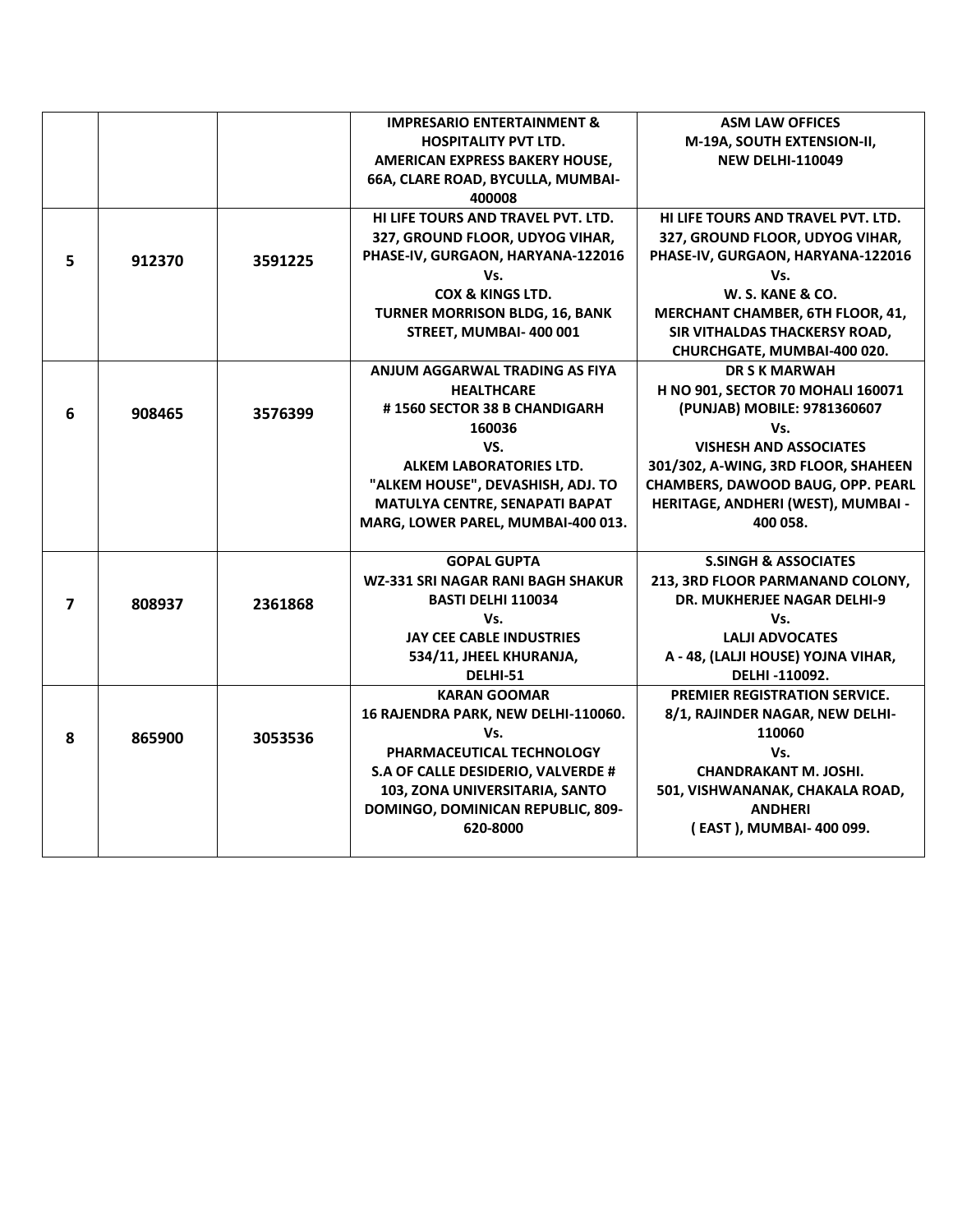



 **011-28031838 011-28032406 Fax no. 28032381**

**GOVERNMENT OF INDIA MINISTRY OF COMMERCE & INDUSTRY Plot No.32, Sector – 14, Dwarka NEW DELHI - 110078.**

#### **NAME OF HEARING OFFICER: SH. SACHIN SHARMA (DEPUTY REGISTRAR)**

**TIME: 11:00 AM. DATE: 18.04.2022**

| NO.<br>NO.                                                                  |                                          |
|-----------------------------------------------------------------------------|------------------------------------------|
|                                                                             |                                          |
|                                                                             |                                          |
| <b>SH. PARAS SHARMA</b>                                                     | <b>LALJI ADVOCATES</b>                   |
| <b>E-60 VIKAS MARG LAXMI NAGAR NEW</b><br>908686<br>3102095<br>$\mathbf{1}$ | A - 48, (LALJI HOUSE) YOJNA VIHAR,       |
| <b>DELHI 110092</b>                                                         | <b>DELHI-110092. Vs</b>                  |
| <b>Vs</b>                                                                   | <b>ASHISH TARWANI</b>                    |
| <b>SHREE HEERA SWEETS</b>                                                   | A/102, ASHIRWAAD APTS, NEAR LAMBA        |
| TEEN NAL CHOWK, ITWARI, NAGPUR-40                                           | PETROL PUMP, KAMPTEE ROAD, NAGPUR        |
| 002                                                                         | $-440017$                                |
| <b>DR UPESH KUMAR</b>                                                       | <b>GAUTAM &amp; COMPANY</b>              |
| KOTHI NO.213, NAND COLONY NO. 1                                             | LL-47, AMBER TOWER, 1ST FLOOR,           |
| PEHOWA-136128 DISTT. KURUKSHETRA<br>$\overline{2}$<br>890625<br>3467402     | SANSAR CHAND ROAD, JAIPUR-302001         |
| <b>HARYANA</b>                                                              | (RAJ)                                    |
| <b>Vs</b>                                                                   | <b>Vs</b>                                |
| <b>MR CHARANJEET SINGH</b>                                                  | <b>KHUSHI TRADE MARK CO.</b>             |
| H-16/54 GALI NO 4, GOVIND PARK TANK                                         | <b>BLOCK A-1/15, NEAR SANT HOSPITAL,</b> |
| ROAD, KAROL BAGH DELHI 110005                                               | SHASTRI MARG, SANT NAGAR, BURARI         |
|                                                                             | <b>DELHI-110084</b>                      |
| <b>DR. UPESH KUMAR</b>                                                      | <b>DR. UPESH KUMAR</b>                   |
| KOTHI NO. 213, NAND COLONY NO. 1                                            | KOTHI NO. 213, NAND COLONY NO. 1         |
| PEHOWA-136128 DISTT. KURUKSHETRA<br>3<br>1067970<br>3208420                 | PEHOWA-136128 DISTT. KURUKSHETRA         |
| HARYANA.                                                                    | HARYANA.                                 |
| <b>Vs</b>                                                                   | <b>Vs</b>                                |
| <b>ARVIND YOUTH BRANDS PRIVATE</b>                                          | <b>ANAND AND ANAND.</b>                  |
| <b>LIMITED</b>                                                              | <b>B-41, NIZAMUDDIN EAST,</b>            |
| <b>MAIN BUILDING, ARVIND LIMITED</b>                                        | <b>NEW DELHI - 110 013.</b>              |
| PREMISES, NARODA ROAD, AHMEDABAD                                            |                                          |
| - 380025, GUJARAT                                                           |                                          |
| <b>SURINDER KUMAR</b>                                                       | MAHTTA & CO.                             |
| <b>GURDWARA CHOWK, MANSA PB</b><br>797866<br>4<br>1509288                   | 43 - B/3, MAHTTA HOUSE, UDHAM            |
| <b>Vs</b>                                                                   | SINGH NAGAR, LUDHIANA - 141 001,         |
| <b>V.R. INDUSTRIES PVT LTD</b>                                              | (PUNJAB).                                |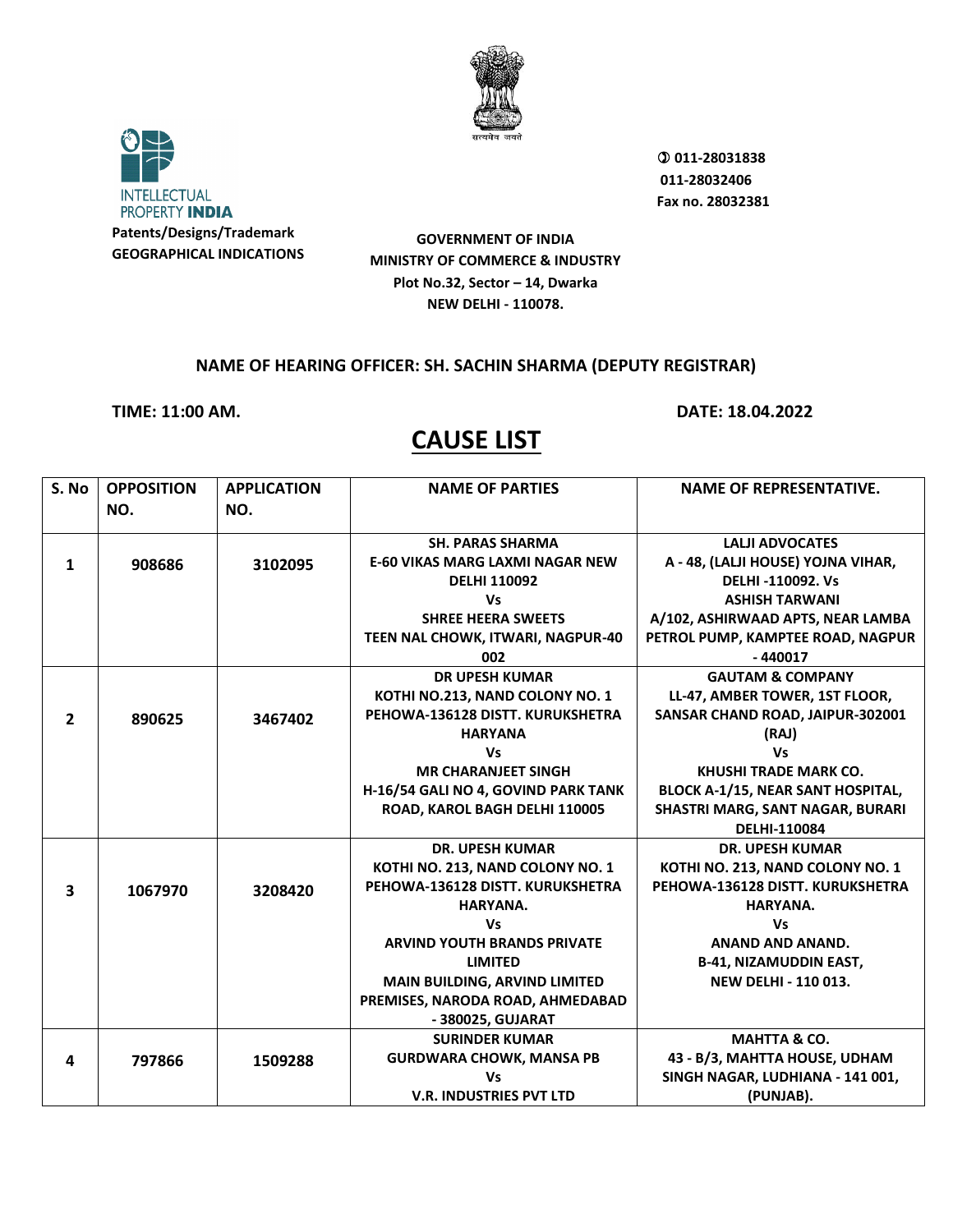|    |        |         | <b>155 SECTOR 8 IMT MANESAR GURGAON</b>                           | Vs                                                      |
|----|--------|---------|-------------------------------------------------------------------|---------------------------------------------------------|
|    |        |         | 122050                                                            | <b>ANEJA &amp; ANEJA, ADVOCATES</b>                     |
|    |        |         |                                                                   | C-60, JANGPURA EXTN. NEW DELHI-14                       |
|    |        |         | <b>ANIL KUMAR ARORA</b>                                           | <b>DWARKA TRADE MARK CO.</b>                            |
| 5  | 729521 | 1465638 | <b>B-3, UDYOG PURAM, PARTA PUR, DELHI</b>                         | 245, GF(MIG), SEC-17, POCKET -B, PHASE                  |
|    |        |         | ROAD, MEERUT, U.P.                                                | 2, DWARKA, NEW DELHI                                    |
|    |        |         | Vs                                                                | Vs                                                      |
|    |        |         | G.D. FOODS MFG. (INDIA) PVT. LTD.                                 | <b>VIDHANI TRADE MARKS CO.</b>                          |
|    |        |         | <b>GOVERDHAN TOWER, 5A/34, TILAK</b>                              | 11/12, UGF, P.N. BANK BUILDING, WEST                    |
|    |        |         | NAGAR, NEW DELHI - 110 018                                        | PATEL NAGAR, N. DELHI-8                                 |
|    |        |         | <b>SH. PARAS SHARMA</b>                                           | <b>LALJI ADVOCATES</b>                                  |
| 6  | 908685 | 3102087 | <b>E-60 VIKAS MARG LAXMI NAGAR NEW</b>                            | A - 48, (LALJI HOUSE) YOJNA VIHAR,                      |
|    |        |         | <b>DELHI 110092</b>                                               | DELHI-110092.                                           |
|    |        |         | Vs                                                                | Vs                                                      |
|    |        |         | <b>SHREE HEERA SWEETS</b>                                         | <b>ASHISH TARWANI</b>                                   |
|    |        |         | TEEN NAL CHOWK, ITWARI, NAGPUR-40                                 | A/102, ASHIRWAAD APTS, NEAR LAMBA                       |
|    |        |         | 002                                                               | PETROL PUMP, KAMPTEE ROAD, NAGPUR                       |
|    |        |         |                                                                   | $-440017$                                               |
|    |        |         | <b>EARLY CURE PHARMACY PVT. LTD.</b>                              | <b>LALJI ADVOCATES</b>                                  |
| 7  | 874416 | 3133147 | <b>C-318 IST FLOOR VIVEK VIHAR DELHI</b>                          | A - 48, (LALJI HOUSE) YOJNA VIHAR,                      |
|    |        |         | 110095                                                            | DELHI-110092.                                           |
|    |        |         | Vs                                                                | Vs                                                      |
|    |        |         | <b>RELIANCE INDUSTRIES LIMITED</b>                                | <b>RAJESH KUMAR. S</b>                                  |
|    |        |         | MAKER CHAMBER- IV, 3RD FLOOR, LEGAL                               | 202, PUJA APARTMENT, SANYUKTA                           |
|    |        |         | DEPARTMENT, 222, NARIMAN POINT,                                   | NAGAR, ACHOLE CROSS ROAD,                               |
|    |        |         | POST BOX-1171 MUMBAI-400 021.                                     | <b>NALLASOPARA EAST</b>                                 |
|    |        |         | SONIKA LIFE SCIENCES LIMITED                                      | <b>DR S K MARWAH</b>                                    |
| 8  | 901373 | 2888771 | SCO 306, IST FLOOR MOTOR MARKET                                   | H NO 901, SECTOR 70 MOHALI 160071                       |
|    |        |         | <b>MANI MAJRA CHANDIGARH</b>                                      | (PUNJAB                                                 |
|    |        |         | Vs                                                                | <b>Vs</b>                                               |
|    |        |         | <b>LUPIN LIMITED</b>                                              | <b>KHAITAN &amp; CO.</b>                                |
|    |        |         | KALPATARU INSPIRE, 3RD FLOOR, OFF                                 | <b>KHAITAN &amp; CO. ONE INDIABULLS</b>                 |
|    |        |         | <b>WESTERN EXPRESS HIGHWAY,</b>                                   | CENTRE, 13TH FLOOR, 841 SENAPATI                        |
|    |        |         | SANTACRUZ (EAST), MUMBAI 400055                                   | <b>BAPAT MARG, ELPHINSTONE ROAD,</b><br>MUMBAI 400 013. |
|    |        |         |                                                                   | UNITED OVERSEAS TRADE MARK CO.                          |
| 9  | 861253 | 969178  | <b>PROMOSHIRT SM S.A</b><br>QUAI DE l'ALLAINE 4, CASE POSTALE 68, | 52, SUKHDEV VIHAR, MATHURA ROAD,                        |
|    |        |         | 2900 PORRENTRUY 2, SWITZERLAND                                    | <b>NEW DELHI-1120 025.</b>                              |
|    |        |         | VS                                                                | Vs                                                      |
|    |        |         | <b>ARMASUISSE</b>                                                 | <b>ANJAN SEN &amp; ASSOCIATES</b>                       |
|    |        |         | KASERNENSTRASSE 19 CH-3003 BERN                                   | 17 CHAKRABERIA ROAD (SOUTH),                            |
|    |        |         | <b>SWITZERLAND</b>                                                | KOLKATA 700025, WEST BENGAL, INDIA.                     |
|    |        |         |                                                                   |                                                         |
| 10 | 837509 | 1944698 | <b>PROMOSHIRT SM S.A</b>                                          | UNITED OVERSEAS TRADE MARK CO.                          |
|    |        |         | QUAI DE l'ALLAINE 4, CASE POSTALE 68,                             | 52, SUKHDEV VIHAR, MATHURA ROAD,                        |
|    |        |         | 2900 PORRENTRUY 2, SWITZERLAND                                    | <b>NEW DELHI-1120 025.</b>                              |
|    |        |         | VS                                                                | Vs                                                      |
|    |        |         | <b>ARMASUISSE</b>                                                 | <b>ANJAN SEN &amp; ASSOCIATES</b>                       |
|    |        |         | <b>KASERNENSTRASSE 19 CH-3003 BERN</b>                            | 17 CHAKRABERIA ROAD (SOUTH),                            |
|    |        |         | <b>SWITZERLAND</b>                                                | KOLKATA 700025, WEST BENGAL, INDIA.                     |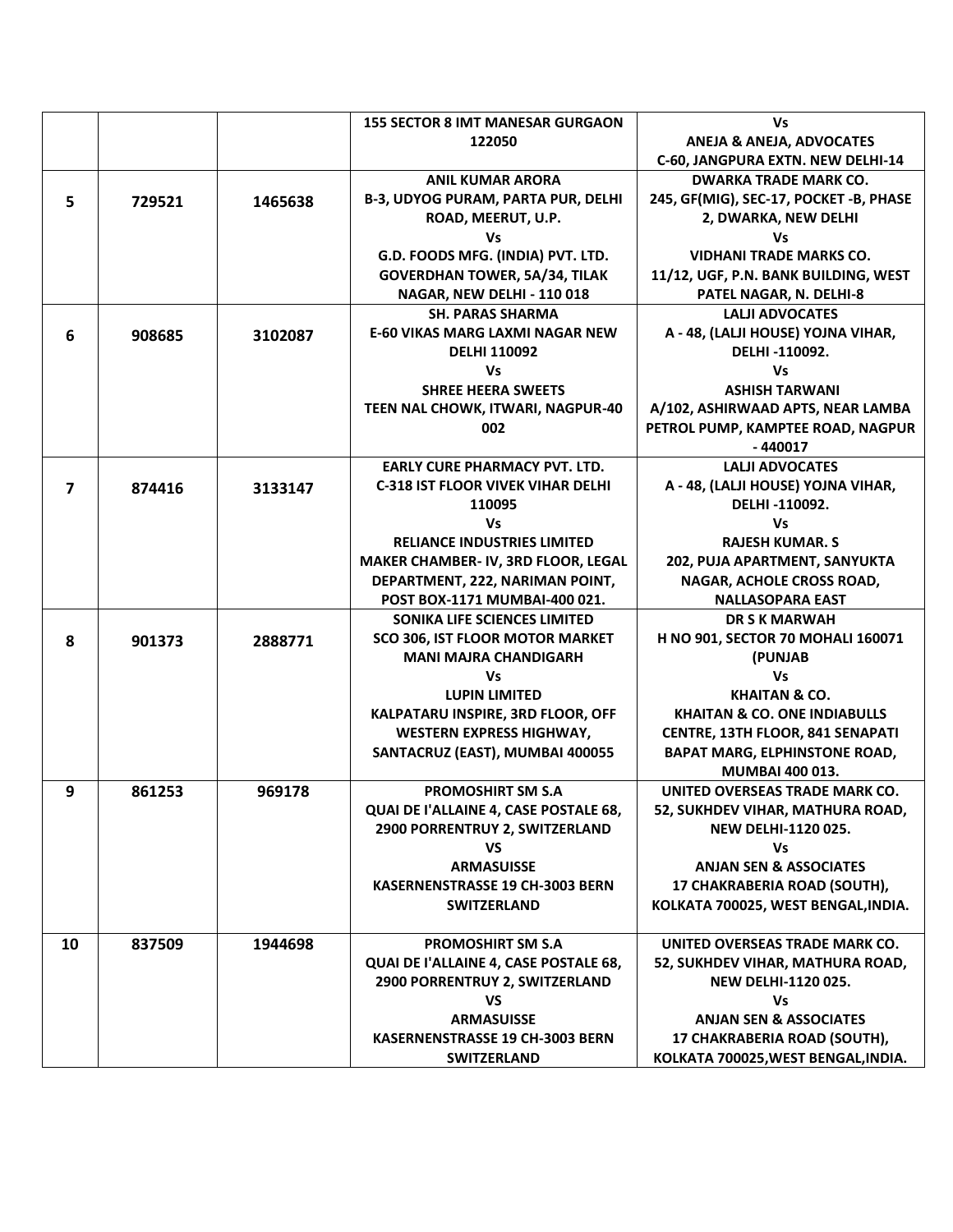



 **011-28031838 011-28032406 Fax no. 28032381**

**GOVERNMENT OF INDIA MINISTRY OF COMMERCE & INDUSTRY Plot No.32, Sector – 14, Dwarka NEW DELHI - 110078.**

#### **NAME OF HEARING OFFICER: SH. SACHIN SHARMA (DEPUTY REGISTRAR)**

**TIME: 11:00 AM. DATE: 19.04.2022**

| S. No          | <b>OPPOSITION</b> | <b>APPLICATION</b> | <b>NAME OF PARTIES</b>                      | <b>NAME OF REPRESENTATIVE.</b>       |
|----------------|-------------------|--------------------|---------------------------------------------|--------------------------------------|
|                | NO.               | NO.                |                                             |                                      |
|                |                   |                    |                                             |                                      |
|                |                   |                    | P. THANGAVEL PROPRIETOR OF M/S              | <b>SHARMA &amp; ASSOCIATES.</b>      |
|                |                   |                    | <b>VINAYAGA AGENSIS</b>                     | 8, NEW KITCHLU NAGAR, LANE,          |
| $\mathbf{1}$   | 968191            | 3946241            | H.O. 260-A, SALEM, MAIN ROAD,               | LUDHIANA -141 001. (PB.).            |
|                |                   |                    | <b>OPPOSITE JKK MUNIRAJA BANGLOW,</b>       | Vs.                                  |
|                |                   |                    | KOMARAPALAYAM, TAMIL NADU, B.O.             | ASHOK KUMAR J. DAGA, ADVOCATE        |
|                |                   |                    | LAKKAR BAZAR, LUDHIANA, PUNJAB.             | NO.36, VEERAPPAN STREET, SECOND      |
|                |                   |                    | Vs.                                         | FLOOR, SOWEARPET, CHENNAI - 600 079, |
|                |                   |                    | R.VARADHARAJAN,                             | INDIA.                               |
|                |                   |                    | NO.1, BUNGLOW STREET, SALEM - 636           |                                      |
|                |                   |                    | 001                                         |                                      |
|                |                   |                    | PHARMACEUTICAL TECHNOLOGY, S.A.             | <b>CHANDRAKANT M.JOSHI</b>           |
|                |                   |                    | <b>CALLE DESIDERIO VALVERDE - 103, ZONA</b> | 501, VISHWANANK, CHAKALA             |
| $\overline{2}$ | 792585            | 2111941            | UNIVERSITARIA, SANTO DOMINGO,               | <b>ROAD, ANDHERI (EAST)</b>          |
|                |                   |                    | DOMINICAN REPUBLIC, 809 - 620 - 8000        | <b>MUMBAI-400099</b>                 |
|                |                   |                    | Vs.                                         | Vs.                                  |
|                |                   |                    | <b>WOCKHARDT LIMITED</b>                    | <b>WOCKHARDT LIMITED</b>             |
|                |                   |                    | <b>WOCKHARDT TOWER BANDRA KURLA</b>         | <b>WOCKHARDT TOWER BANDRA KURLA</b>  |
|                |                   |                    | <b>COMPLEX BANDRA (E), MUMBAI-400</b>       | COMPLEX BANDRA (E), MUMBAI-400       |
|                |                   |                    | 051.                                        | 051.                                 |
|                |                   |                    | <b>ESCORT INC.</b>                          | <b>K &amp; S PARTNERS</b>            |
|                |                   |                    | 5440 West Chester Rd., West Chester, OH     | B K HOUSE, PLOT NO. 109, SECTOR-44,  |
| 3              | 861631            | 2190166            | 45069, U.S.A.                               | HUDA, GURGAON, HARYANA, INDIA        |
|                |                   |                    | Vs.                                         | Vs.                                  |
|                |                   |                    | <b>ESCORTS LIMITED</b>                      | <b>ANAND AND ANAND.</b>              |
|                |                   |                    | 15/5, MATHURA ROAD, FARIDABAD -             | <b>B-41, NIZAMUDDIN EAST,</b>        |
|                |                   |                    | 121 003, HARYANA                            | <b>NEW DELHI - 110 013.</b>          |
|                |                   |                    | <b>MASSIVE RESTAURANTS PVT. LTD.</b>        | DUTT MENON DUNMORR SETT,             |
|                |                   |                    | 825, UDYOG VIHAR PHASE V, GURGAON-          | <b>ADVOCATE</b>                      |
| 4              | 903856            | 3563580            | <b>122016 HARYANA</b>                       | 30, NIZAMUDDIN EAST, NEW DELHI-13    |
|                |                   |                    | Vs.                                         | Vs.                                  |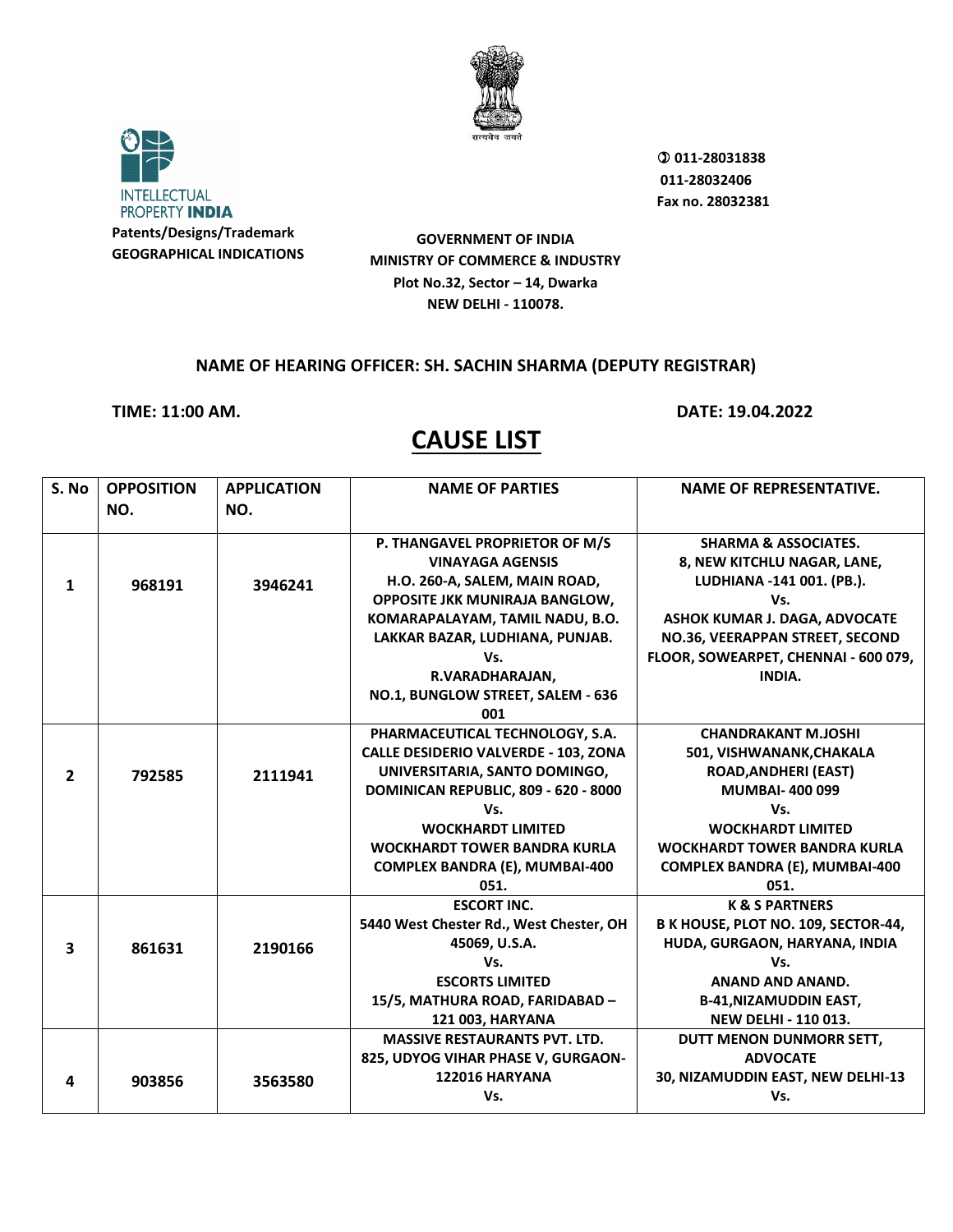|                |        |         | <b>MONSTER ENERGY COMPANY</b>            | <b>DEPENNING &amp; DEPENNING</b>          |
|----------------|--------|---------|------------------------------------------|-------------------------------------------|
|                |        |         | <b>1 MONSTER WAY CORONA CALIFORNIA</b>   | 120, VELACHERY MAIN ROAD, GUINDY,         |
|                |        |         | 92879 USA                                | <b>CHENNAI - 600 032.</b>                 |
|                |        |         | <b>LOUIS DREYFUS COMMODITIES INDIA</b>   | <b>MAHTTA &amp; CO.</b>                   |
|                |        |         | <b>PRIVATE LIMITED</b>                   | 43 - B/3, MAHTTA HOUSE, UDHAM SINGH       |
| 5              | 820490 | 2466581 | RNM CENTRE, 68/2, JANPATH, NEW           | NAGAR, LUDHIANA - 141 001, (PUNJAB).      |
|                |        |         | DELHI-1                                  | Vs.                                       |
|                |        |         | Vs.                                      | <b>KAYSER AND COMPANY.</b>                |
|                |        |         | <b>MOHAMMED IQBAL</b>                    | RAJA BAHADUR MANSION, 20 AMBALAL          |
|                |        |         | <b>GHULAMMOHAMMED MANSURI</b>            | DOSHI MARG, FORT, MUMBAI- 400 023.        |
|                |        |         | 10/14, HOLLAND HOUSE, SHOP NO.B,         |                                           |
|                |        |         | SHAHEED BHAGAT SINGH ROAD,               |                                           |
|                |        |         | COLABA, MUMBAI - 400 001                 |                                           |
|                |        |         | <b>HOLYLAND &amp; MARKETING PVT LTD.</b> | <b>PREMIER REGISTRATION SERVICE.</b>      |
|                |        |         | D-154, NEW RAJENDER PLACE, NEW           | 8/1, RAJINDER NAGAR, NEW DELHI-           |
| 6              | 886401 | 2655046 | DELHI-110060                             | 110060                                    |
|                |        |         | Vs.                                      | Vs.                                       |
|                |        |         | <b>HAINEY GLOBAL</b>                     | <b>DELHI REGISTRATION SERVICE.</b>        |
|                |        |         | 308, PADAM CHAMBERS, 28/3924,            | 52, SUKHDEV VIHAR, MATHURA ROAD,          |
|                |        |         | PADAM SINGH ROAD, KAROL BAGH,            | <b>NEW DELHI-110 025.</b>                 |
|                |        |         | <b>NEW DELHI - 110 005</b>               |                                           |
|                |        |         | ADITYA SAMRAJ NATURAL FOODS PVT.         | PRAMOD KUMAR KAPOOR (ADVOCATE)            |
|                |        |         | LTD.                                     | 47-A, GOVIND PARK, KRISHNA NAGAR          |
| $\overline{ }$ | 873047 | 3058718 | SHOP NO-17, PLOT NO-4, GF AMBEY          | <b>DELHI</b>                              |
|                |        |         | GARDEN, LIBASPUR, DELHI-110042           | Vs.                                       |
|                |        |         | Vs.                                      | <b>ADITYA &amp; ASSOCIATES</b>            |
|                |        |         | <b>NARESH KUMAR BAJAJ</b>                | <b>HUBTOWN SOLARIS 121 1ST FLOOR N.S.</b> |
|                |        |         | 68, TRIVENI COLONY, MAIN INDORE,         | PHADKE MARG OPP. TELI GALI ANDHERI        |
|                |        |         | <b>INDORE - 452002.</b>                  | <b>E MUMBAI 400 069</b>                   |
|                |        |         | <b>JITENDRA BHOJWANI</b>                 | P. K. ARORA                               |
|                |        |         | 65, NEHRU NAGR, AGRA, UP                 | TAJ TRADE MARKS PVT. LTD, 110 ANAND       |
| 8              | 957250 | 2597333 | Vs.                                      | <b>VRINDAVAN SANJAY PLACE AGRA(U.P)</b>   |
|                |        |         | <b>MYNTRA DESIGNS PRIVATE LIMITED</b>    | Vs.                                       |
|                |        |         | PLOT NUMBER 82A, SECTOR 18,              | ANAND AND ANAND.                          |
|                |        |         | <b>GURUGRAM, HARYANA 122015</b>          | <b>B-41, NIZAMUDDIN EAST,</b>             |
|                |        |         |                                          | NEW DELHI - 110 013.                      |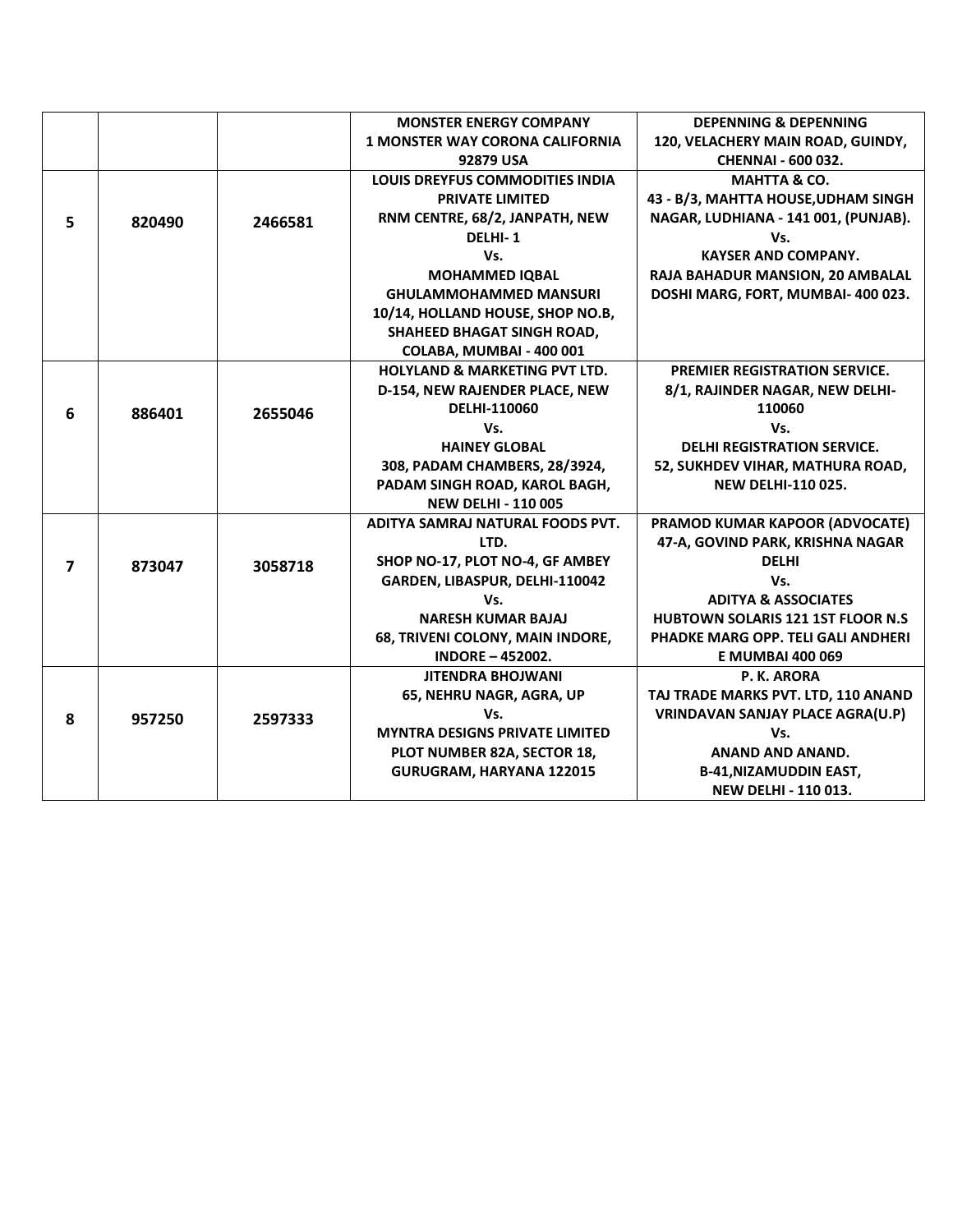



 **011-28031838 011-28032406 Fax no. 28032381**

**GOVERNMENT OF INDIA MINISTRY OF COMMERCE & INDUSTRY Plot No.32, Sector – 14, Dwarka NEW DELHI - 110078.**

#### **NAME OF HEARING OFFICER: SH. SACHIN SHARMA (DEPUTY REGISTRAR)**

**TIME: 11:00 AM. DATE: 20.04.2022**

| S. No                   | <b>OPPOSITION</b> | <b>APPLICATION</b> | <b>NAME OF PARTIES</b>               | <b>NAME OF REPRESENTATIVE.</b>            |
|-------------------------|-------------------|--------------------|--------------------------------------|-------------------------------------------|
|                         | NO.               | NO.                |                                      |                                           |
|                         |                   |                    |                                      |                                           |
|                         |                   |                    | M/S. LA BICYCLE (THAILAND) CO. LTD.  | <b>AMITABHA SEN &amp; CO.</b>             |
|                         |                   |                    | 58 MOO 2 TAMBOL OAM -AI AMPHUR       | SUITE 601- F, 5 HAILEY ROAD, NEW DELHI    |
| 1                       | 852669            | 2026035            | <b>SAMPRAN NAKORNPATHOM PROVINCE</b> | $-110001.$                                |
|                         |                   |                    | 73160 THAILAND                       | Vs.                                       |
|                         |                   |                    | Vs.                                  | <b>ADITYA &amp; ASSOCIATES</b>            |
|                         |                   |                    | <b>INFINITI RETAIL LIMITED</b>       | <b>HUBTOWN SOLARIS 121 1ST FLOOR N.S.</b> |
|                         |                   |                    | UNIT NOS. 701 & 702, KALEDONIA,      | PHADKE MARG OPP. TELI GALI ANDHERI        |
|                         |                   |                    | SAHAR ROAD, ANDHERI (EAST), MUMBAI   | <b>E MUMBAI 400 069</b>                   |
|                         |                   |                    | $-400009$                            |                                           |
|                         |                   |                    | M/S. USHA INTERNATIONAL LTD.         | <b>K &amp; S PARTNERS</b>                 |
|                         |                   |                    | SURYA KIRAN BUILDING, 19, KASTURBA   | B K HOUSE, PLOT NO. 109, SECTOR-44,       |
| $\overline{2}$          | 831055            | 1861094            | GANDHI MARG, NEW DELHI - 110 001,    | HUDA, GURGAON, HARYANA, INDIA             |
|                         |                   |                    | INDIA.                               | Vs.                                       |
|                         |                   |                    | Vs.                                  | THE ACME COMPANY                          |
|                         |                   |                    | USHA SHRIRAM ENTERPRISES PVT LTD.    | <b>B-41, NIZAMUDDIN EAST,</b>             |
|                         |                   |                    | DDA COMMERCIAL COMPLEX, RING         | <b>NEW DELHI - 110013.</b>                |
|                         |                   |                    | ROAD, NARAINA, NEW DELHI-110 028     |                                           |
|                         |                   |                    | <b>VARUN KUMAR</b>                   | <b>LABDHI KOCHAR &amp; ASSOCIATES</b>     |
|                         |                   |                    | 1039, SECTOR 4, GURGAON 122001       | C/O LEGAL WIZ.IN PVT.LTD FIRST FLOOR      |
| $\overline{\mathbf{3}}$ | 953913            | 3811946            | Vs.                                  | PIPARA CORPORATE HOUSE, OPP.              |
|                         |                   |                    | <b>GOODEARTH DESIGN STUDIO</b>       | URVASHI APARTMENT, MITHAKALI,             |
|                         |                   |                    | <b>PRIVATE LIMITED</b>               | AHMEDABAD 380006                          |
|                         |                   |                    | TULSI FARM, MANDI ROAD SULTANPUR     | Vs.                                       |
|                         |                   |                    | ESTATE, MEHRAULI, SOUTH DELHI, NEW   | ALG INDIA LAW OFFICES LLP                 |
|                         |                   |                    | <b>DELHI 110030</b>                  | A-2, FIRST FLOOR, NEETI BAGH,             |
|                         |                   |                    |                                      | <b>NEW DELHI-110049</b>                   |
|                         |                   |                    | MOHAMMAD SHAKIR TRADING AS M/S.      | <b>S.SINGH &amp; ASSOCIATES</b>           |
|                         |                   |                    | <b>ROXY BELTS</b>                    | 213, 3RD FLOOR PARMANAND COLONY,          |
| 4                       | 953038            | 3834808            | 4887/A, GF, PHOOTA ROAD, SADAR       | <b>DR. MUKHERJEE NAGAR DELHI-9</b>        |
|                         |                   |                    | BAZAR, DELHI-110006                  | Vs.                                       |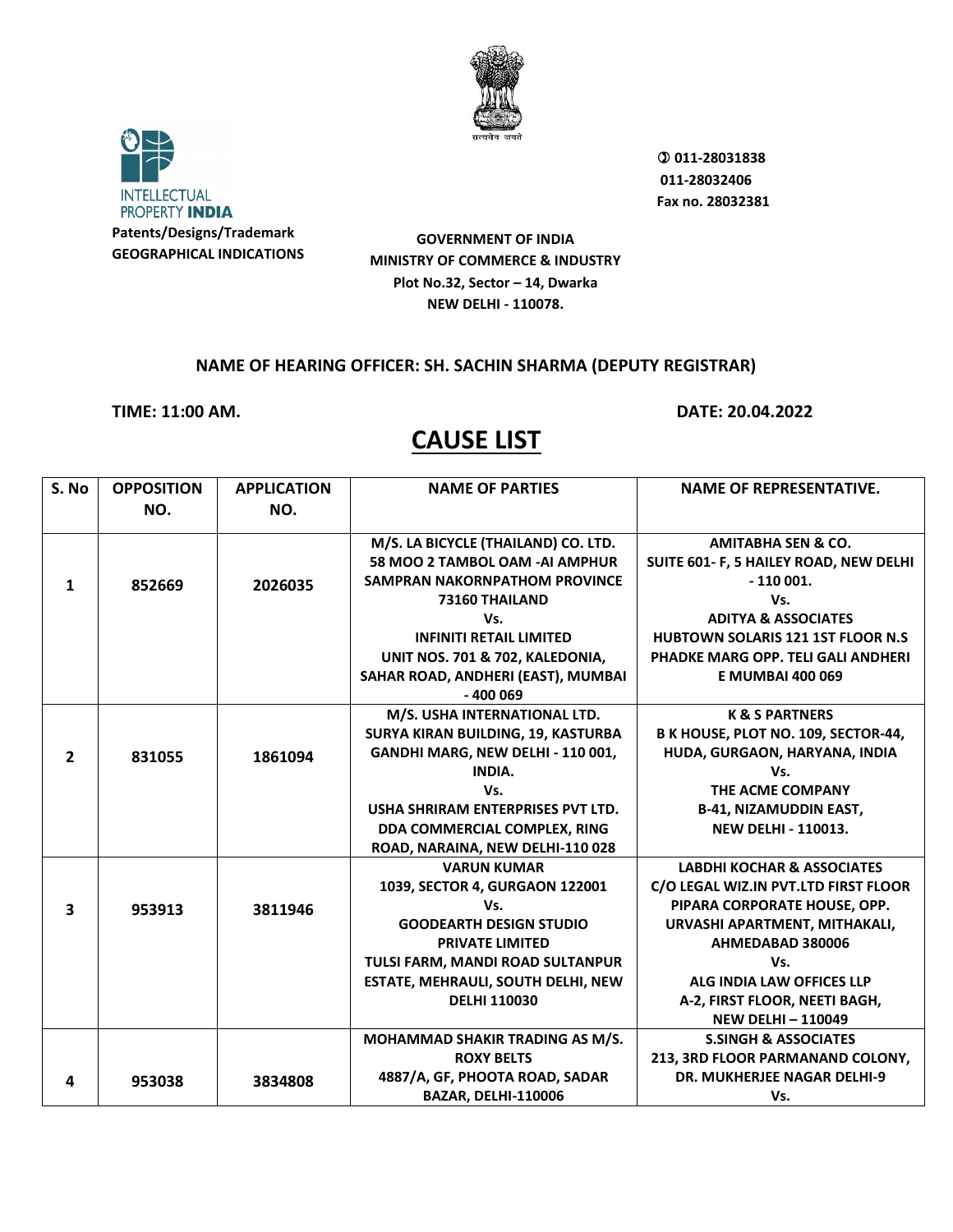|                |        |         | Vs.                                         | <b>JOSEPH VARIKASERY</b>                     |
|----------------|--------|---------|---------------------------------------------|----------------------------------------------|
|                |        |         | <b>MR. SHAHID KHAN</b>                      | <b>VARIKASERY LAW &amp; MARKS. 31, HAJIJ</b> |
|                |        |         | 287, ABDUL REHMAN STREET, GROUND            | HABIB BUILDING, 1ST FLOOR, NEAR              |
|                |        |         | FLOOR, MUMBAI-400 003                       | PARSI FIRE TEMPLE, DR. B.A. ROAD,            |
|                |        |         |                                             | DADAR (EAST), MUMBAI - 400 014.              |
|                |        |         | <b>M/S.DIVINE PHARMACEUTICALS</b>           | <b>MEENU SHARMA GOSWAMI</b>                  |
|                |        |         | SHOP NO.H-47 AND H-48, GROUND               | <b>TRADE MARK AND DESIGN</b>                 |
|                |        |         | FLOOR, BLOCK H, ARYA SAMAJ ROAD,            | <b>REGISTRATION ASSISTANCE SERVICES B-</b>   |
| 5              | 869642 | 2454913 | UTTAM NAGAR, NEAR GUPTA NURSING             | 895, SHOP NO.2, PALAM                        |
|                |        |         | HOME, NEW DELHI-110059.                     | <b>EXTENSION, NEAR RAMPHAL CHOWK,</b>        |
|                |        |         | Vs.                                         | SECTOR-7, DWARKA, NEW DELHI-110077           |
|                |        |         | <b>RAMSONS PERFUMES PVT. LTD.</b>           | Vs.                                          |
|                |        |         | A-178, MIDC, PHASE - I, DOMBIVLI            | <b>KOCHHAR &amp; CO</b>                      |
|                |        |         | (EAST), DIST THANE - 421203                 | 11TH FLOOR TOWER A, DLF TOWERS               |
|                |        |         |                                             | <b>JASOLA JASOLA DISTRICT CENTER NEW</b>     |
|                |        |         |                                             | DELHI-25                                     |
|                |        |         | <b>MANKIND PHARMA LIMITED</b>               | <b>DASWANI &amp; DASWANI</b>                 |
|                |        |         | 208, OKHLA INDUSTRIAL ESTATE, PHASE-        | DASWANI HOUSE, GREEN ACRES 23B,              |
| 6              | 928247 | 2245090 | III, NEW DELHI - 110020, INDIA              | AHIRIPUKUR 1ST LANE, KOLKATA -               |
|                |        |         | Vs.                                         | 700019                                       |
|                |        |         | <b>GENO PHARMACEUTICALS PRIVATE</b>         | Vs.                                          |
|                |        |         | <b>LIMITED</b>                              | <b>UMESH GHANSHAM PARULKAR</b>               |
|                |        |         | PHARMACEUTICAL COMPLEX, TIVIM               | FLAT NO.4, SEETA SADAN, SENAPATI             |
|                |        |         | INDUSTRIAL ESTATE, KARASWADA,               | <b>BAPAT MARG, DADAR, MUMBAI-400</b>         |
|                |        |         | <b>MAPUSA, GOA-403256</b>                   | 028.                                         |
|                |        |         |                                             |                                              |
|                |        |         | <b>SIMON HUGGETT</b>                        | <b>INFINI JURIDIQUE</b>                      |
|                |        |         | <b>2 27 BARNSTAPLE MANSION ROSEBERY</b>     | 604, NILGIRI APARTMENTS 9,                   |
| $\overline{7}$ | 890899 | 2421275 | AVE CLERKENWELL LONDON EC-1R 4SN            | <b>BARAKHAMBA ROAD,</b>                      |
|                |        |         | Vs.                                         | N. DELHI-110 001                             |
|                |        |         | <b>ADITYA BIRLA FASHION AND RETAIL</b>      | Vs.                                          |
|                |        |         | <b>LIMITED</b>                              | <b>PUTHRAN &amp; ASSOCIATES</b>              |
|                |        |         | <b>MADURA FASHION &amp; LIFESTYLE, PLOT</b> | B-3, KESAVAN ORCHID (3RD FLOOR), 5/7,        |
|                |        |         | NO.5-B, REGENT GATEWAY,                     | NORTH MADA ST., SRI NAGAR COLONY,            |
|                |        |         | DODDANAKUNDI VILLAGE, KIADB                 | SAIDAPET, CHENNAI-600015.                    |
|                |        |         | <b>INDUSTRIAL AREA, ITPL ROAD,</b>          |                                              |
|                |        |         | <b>BANGALORE - 560048, KARNATAKA</b>        |                                              |
|                |        |         | <b>H A DISTRIBUTOR</b>                      | <b>MOHIT AGGARWAL</b>                        |
|                |        |         | RAJENDER APPARTMENT SHAILMAR                | 2-L, MODEL TOWN, REWARI-123401,              |
| 8              | 981321 | 3906470 | <b>GARDEN EXTN I GHAZIABAD-201005</b>       | <b>HARYANA</b>                               |
|                |        |         | Vs.                                         | Vs.                                          |
|                |        |         | PIDILITE INDUSTRIES LIMITED                 | <b>KHAITAN &amp; CO.</b>                     |
|                |        |         | PIDILITE INDUSTRIES LIMITED REGENT          | ONE INDIABULLS CENTRE, 13TH FLOOR,           |
|                |        |         | <b>CHAMBERS, 7TH FLOOR, JAMANALAL</b>       | 841 SENAPATI BAPAT MARG,                     |
|                |        |         | <b>BAJAJ MARG, NARIMAN POINT, MUMBAI</b>    | ELPHINSTONE ROAD, MUMBAI 400 013.            |
|                |        |         | 400021                                      |                                              |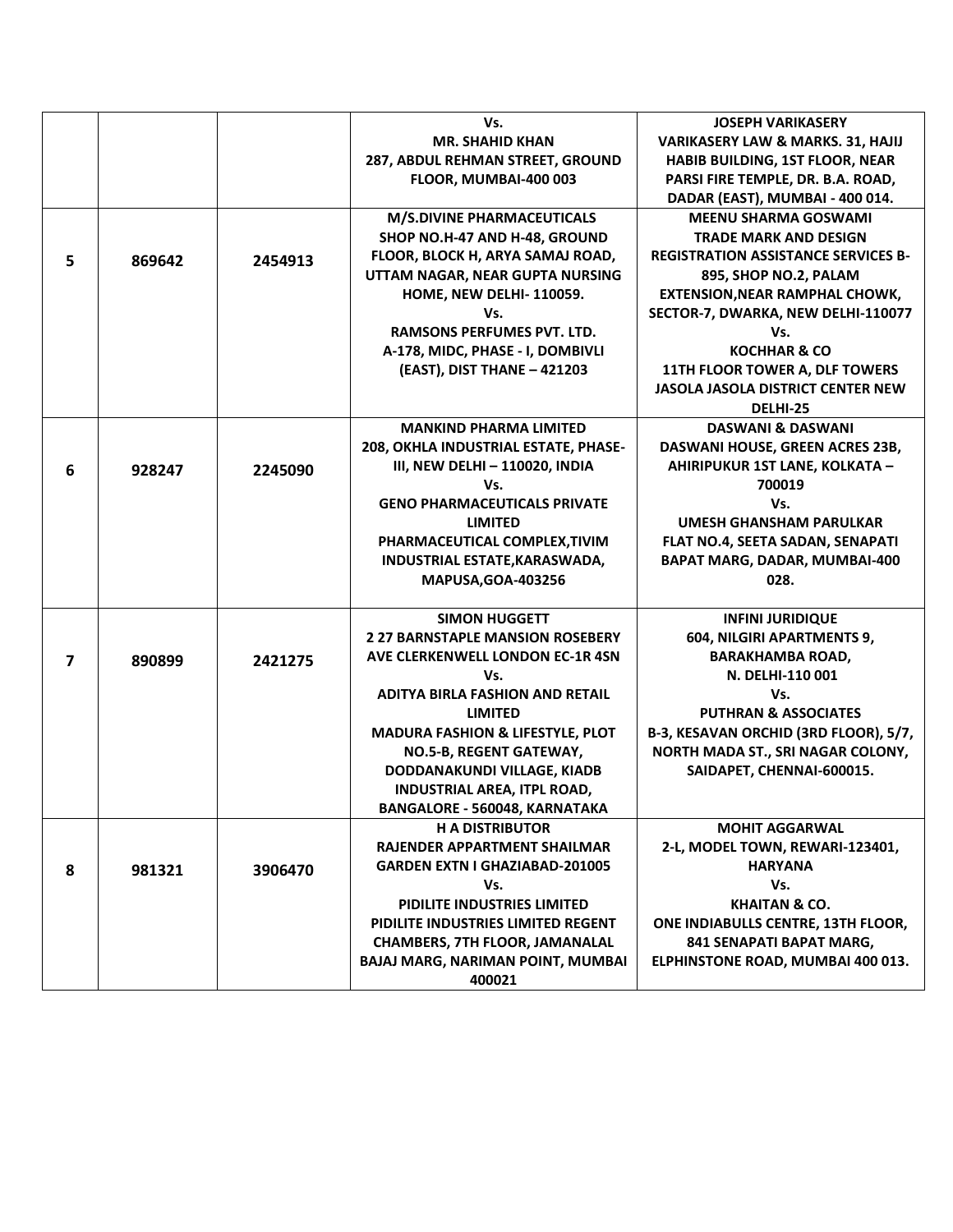



 **011-28031838 011-28032406 Fax no. 28032381**

**GOVERNMENT OF INDIA MINISTRY OF COMMERCE & INDUSTRY Plot No.32, Sector – 14, Dwarka NEW DELHI - 110078.**

#### **NAME OF HEARING OFFICER: SH. SACHIN SHARMA (DEPUTY REGISTRAR)**

**TIME: 11:00 AM. DATE: 21.04.2022**

| S. No                   | <b>OPPOSITION</b> | <b>APPLICATION</b> | <b>NAME OF PARTIES</b>              | <b>NAME OF REPRESENTATIVE.</b>               |
|-------------------------|-------------------|--------------------|-------------------------------------|----------------------------------------------|
|                         | NO.               | NO.                |                                     |                                              |
|                         |                   |                    |                                     |                                              |
|                         |                   |                    | <b>SH. RAVI MALIK</b>               | <b>SHARMA &amp; ASSOCIATES.</b>              |
|                         |                   |                    | #1764/1, OPP. HARI PALACE, AMBALA   | 8, NEW KITCHLU NAGAR, LANE,                  |
| 1                       | 908201            | 2935032            | CITY, HARYANA.                      | LUDHIANA -141 001. (PB.).                    |
|                         |                   |                    | Vs.                                 | Vs.                                          |
|                         |                   |                    | <b>RAJAN GULABBHAI DESAI</b>        | <b>UPENDRA PATEL</b>                         |
|                         |                   |                    | 102, NEEL SAGAR APARTMENT, ANAND    | <b>UPENDRA PATEL &amp; ASSOCIATES, 63/A,</b> |
|                         |                   |                    | MAHEL ROAD, ADAJAN, SURAT-395009,   | <b>6TH FLOOR, MAHER PARK-A,</b>              |
|                         |                   |                    | <b>GUJARAT</b>                      | <b>ATHWAGATE, NANPURA, SURAT - 395</b>       |
|                         |                   |                    |                                     | 001 - GUJARAT                                |
|                         |                   |                    | <b>GIRJA SHANKAR GUPTA</b>          | <b>ANSHUL &amp; CO.</b>                      |
|                         |                   |                    | 75/221, SUBZI MANDI BADSHAHI NAKA,  | H-882, SATYAM VIHAR, AVAS VIKAS              |
| $\overline{2}$          | 925614            | 3510897            | KANPUR-208001 U.P. (INDIA)          | COLONY, KALYANPUR, KANPUR-208017,            |
|                         |                   |                    | Vs.                                 | U.P.                                         |
|                         |                   |                    | 1. HARI RAM MOHAN LAL AGARWAL, 2.   | Vs.                                          |
|                         |                   |                    | LALITADEV NAV RATAN AGARWAL, 3. JAI | RAVAL & CO.,                                 |
|                         |                   |                    | PRAKASH MADAN LAL AGARWAL           | A-1, 1ST FLOOR, SATYAMEV-1, OPP.             |
|                         |                   |                    | F-88/89, BICHHWAL INDUSTRIAL AREA,  | <b>GUJARAT HIGH COURT, SOLA, S.G.ROAD,</b>   |
|                         |                   |                    | BIKANER -334006. (RAJASTHAN STATE)  | AHMEDABAD - 380 060                          |
|                         |                   |                    | INDIA.                              |                                              |
|                         |                   |                    | <b>ASHISH GOYAL</b>                 | <b>TYAGI CERTIFICATIONS</b>                  |
|                         |                   |                    | 62, DAYANAND VIHAR, VIKAS MARG      | 3/112, GROUND FLOOR, LALITA PARK,            |
| $\overline{\mathbf{3}}$ | 904033            | 3535185            | EXTN.,                              | LAXMI NAGAR, DELHI-110092                    |
|                         |                   |                    | DELHI-110092                        | Vs.                                          |
|                         |                   |                    | Vs.                                 | <b>G.S. RIJHWANI &amp; CO.</b>               |
|                         |                   |                    | <b>MR. NITESH WADHWANI</b>          | 203, SHREE PRASAD CHAMBERS, IIND             |
|                         |                   |                    | 64 - B, PREM NAGAR COLONY, MANIK    | <b>FLOOR, NEAR TSEC ENGINEERING</b>          |
|                         |                   |                    | <b>BAUG ROAD, INDORE [M.P].</b>     | <b>COLLEGE, 35TH ROAD, TPS III, BANDRA</b>   |
|                         |                   |                    |                                     | <b>WEST MUMBAI-400050</b>                    |
|                         |                   |                    |                                     |                                              |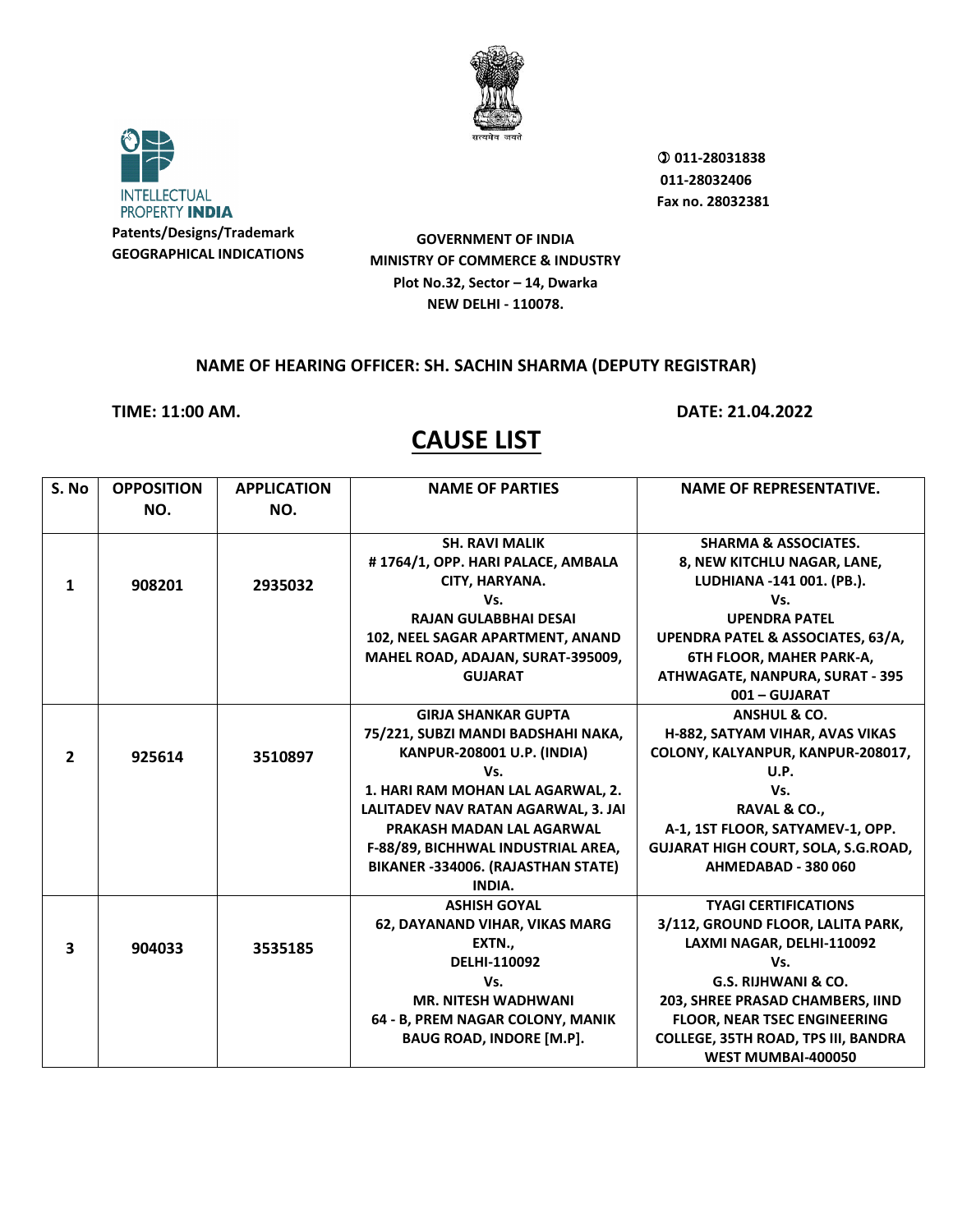|                |        |         | <b>SB BUSINESS PVT. LTD</b>                   | <b>SHIV LAW HOUSE.</b>                                               |
|----------------|--------|---------|-----------------------------------------------|----------------------------------------------------------------------|
|                |        |         | <b>B-7 GUPTA TOWER-II, VIKAS PURI,</b>        | H-166, VIKAS PURI, NEW DELHI - 110 018.                              |
| 4              | 944909 | 2243245 | COMM. COMPLEX, G BLOCK, NEW DELHI             | Vs.                                                                  |
|                |        |         | 18                                            | R.K. DEWAN & CO.                                                     |
|                |        |         | Vs.                                           | PODAR CHAMBERS, S.A. BRELVI ROAD,                                    |
|                |        |         | <b>IMPEXTRACO N.V.</b>                        | FORT, MUMBAI - 400 001.                                              |
|                |        |         | WIEKEVORSTSESTEENWEG 38, 2220                 |                                                                      |
|                |        |         | HEIST - OP - DEN BERG, BELGIUM                |                                                                      |
|                |        |         | <b>DHARAM SINGH</b>                           | <b>RAMESH K. GAUTAM &amp; ASSOCIATES</b>                             |
|                |        |         | <b>VILLAGE-DUKHAT, POST-HATLI, TEHSIL</b>     | H.N. 451, OPP. BSNL TOWER, AMBEDKAR                                  |
| 5.             | 800107 | 2220175 | DISTRCIT KATHUA JAMMU KASHMIR                 | ROAD, ARTHALA, MOHAN NAGAR,                                          |
|                |        |         | Vs.                                           | GHAZIABAD-201007 (U.P)                                               |
|                |        |         | <b>NEON LABORATORIES LIMITED</b>              | Vs.                                                                  |
|                |        |         | 140, DAMJI SHAMJI INDUSTRIAL                  | <b>NEON LABORATORIES LIMITED</b>                                     |
|                |        |         | COMPLEX, MAHAKALI CAVES ROAD,                 | 140, DAMJI SHAMJI INDUSTRIAL                                         |
|                |        |         | ANDHERI (E), MUMBAI-400 093.                  | COMPLEX, MAHAKALI CAVES ROAD,                                        |
|                |        |         |                                               | ANDHERI (E), MUMBAI-400 093.                                         |
|                |        |         | <b>HOLLISTER INCORPORATED</b>                 | <b>LEX ORBIS.</b>                                                    |
|                |        |         | <b>2000 HOLLISTER DRIVE LIBERTYVILLE</b>      | 709/710, TOLSTOY HOUSE, 15-17,                                       |
| 6              | 830904 | 1852819 | ILLINOIS 60048 USA.                           | TOLSTOY MARG, NEW DELHI - 110 001.                                   |
|                |        |         | Vs.                                           | Vs.                                                                  |
|                |        |         | <b>SUSHMA BERLIA</b>                          | MANOJ G. MENDA, ADVOCATE.                                            |
|                |        |         | S 361, PANCHSHILA PARK,                       | 6/7, SORAB BHARUCHA ROAD, COLABA,                                    |
|                |        |         | <b>NEW DELHI 110 007</b>                      | MUMBAI - 400 005.                                                    |
|                |        |         | SHRIRAM HOLOGRAPHICS PVT. LTD.                | L.S. DAVAR & CO.                                                     |
|                |        |         | 42B, 4TH FLOOR, HIMALAYA HOUSE, 23,           | 5/1, FIRST FLOOR, KALKAJI EXTENSION.,                                |
| $\overline{ }$ | 763232 | 1603927 | KASTURBA GANDHI MARG, N. DELHI.               | <b>NEW DELHI - 110 019. INDIA.</b>                                   |
|                |        |         | Vs.                                           | Vs.                                                                  |
|                |        |         | MICRONAS SEMICONDUCTOR HOLDING                | DE PENNING & DE PENNING                                              |
|                |        |         | AG<br><b>TECHNOPARK STRASSE 1 8005 ZURICH</b> | <b>120 VELACHERY MAIN ROAD GUINDY</b><br><b>CHENNAI 600032 INDIA</b> |
|                |        |         | <b>SWITZERLAND</b>                            |                                                                      |
|                |        |         | <b>FLOWCRETE GROUP LIMITED</b>                | <b>REMFRY &amp; SAGAR</b>                                            |
|                |        |         | THE FLOORING TECHNOLOGY CENTRE,               | <b>REMFRY HOUSE AT THE MILLENNIUM</b>                                |
|                |        |         | <b>BOOTH LANE MOSTON, SANDBACH,</b>           | PLAZA SEC 27, GURGAON 122009, NEW                                    |
| 8              | 875292 | 2064971 | <b>CHESHIRE CW 11 3QF UNITED KINGDOM</b>      | DELHI NATIONAL CAPITAL REGION INDIA                                  |
|                |        |         | Vs.                                           | Vs.                                                                  |
|                |        |         | <b>PRISM CEMENT LIMITED</b>                   | W. S. KANE & CO.                                                     |
|                |        |         | WINDSOR, 7TH FLOOR, CST ROAD,                 | MERCHANT CHAMBER, 6TH FLOOR, 41,                                     |
|                |        |         | KALINA, SANTACRUZ (EAST), MUMBAI              | SIR VITHALDAS THACKERSY ROAD,                                        |
|                |        |         | 400098                                        | CHURCHGATE, MUMBAI-400 020.                                          |
|                |        |         |                                               |                                                                      |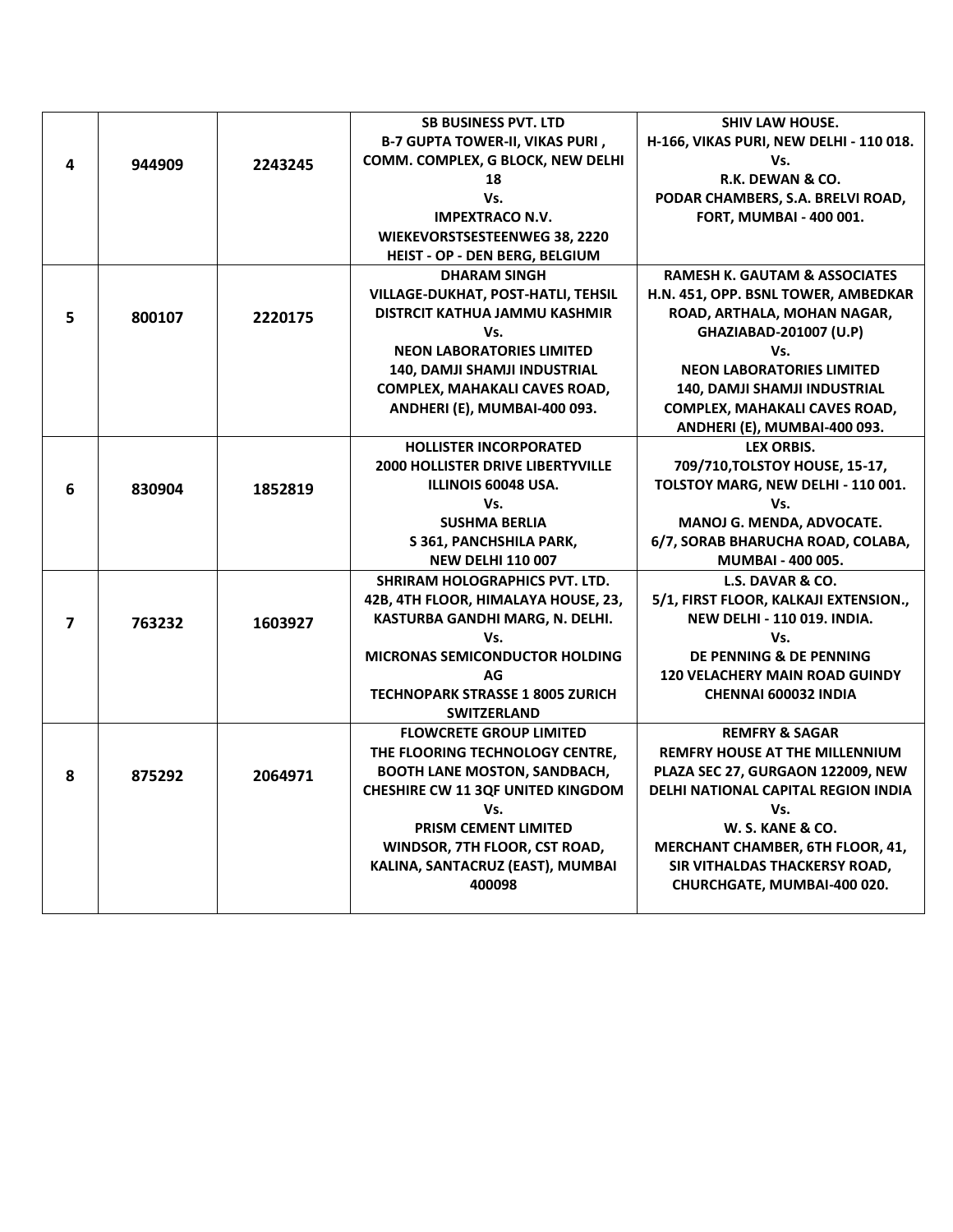



 **011-28031838 011-28032406 Fax no. 28032381**

**GOVERNMENT OF INDIA MINISTRY OF COMMERCE & INDUSTRY Plot No.32, Sector – 14, Dwarka NEW DELHI - 110078.**

#### **NAME OF HEARING OFFICER: SH. SACHIN SHARMA (DEPUTY REGISTRAR)**

**TIME: 11:00 AM. DATE: 25.04.2022**

| S.No           | <b>OPPOSITION</b> | <b>APPLICATION</b> | <b>NAME OF PARTIES</b>                  | <b>NAME OF REPRESENTATIVE.</b>           |
|----------------|-------------------|--------------------|-----------------------------------------|------------------------------------------|
|                | NO.               | NO.                |                                         |                                          |
|                |                   |                    |                                         |                                          |
| $\mathbf{1}$   | 780598            | 1678092            | <b>OFFICE DEPOT, INC.,</b>              | <b>ZEUSIP</b>                            |
|                |                   |                    | 2200 OLD GERMANTOWN ROAD, DELRAY        | <b>C-4 JANGPURA EXTENSION NEW DELHI-</b> |
|                |                   |                    | BEACH, FLORIDA 33445, UNITED STATES     | 110014                                   |
|                |                   |                    | OF AMERICA                              | Vs                                       |
|                |                   |                    | Vs                                      | HENAL VAKHARIA & CO.ADVOCATES,           |
|                |                   |                    | SPYKAR LIFESTYLES PVT. LTD              | 7/2 VRINDAVANSOCIETY, N.S. MANKIKAR      |
|                |                   |                    | <b>271 BUSINESS PARK 1ST FLOOR NEAR</b> | MARG, SION CHUNABHATTI, MUMBAI-          |
|                |                   |                    | <b>VIRWANI INDUSTRIAL ESTATE</b>        | 400 022                                  |
|                |                   |                    | <b>GOREGOAN</b>                         |                                          |
|                |                   |                    | <b>EAST MUMBAI 400063</b>               |                                          |
|                |                   |                    | <b>BLAZON BIOTEK (P) LTD.</b>           | <b>LALJI TRADE MARK CO.</b>              |
|                |                   |                    | 85, BANK COLONY, STREET NO.-2, MODI     | A/48, YOJNA VIHAR, DELHI - 110 092.      |
| $\overline{2}$ | 723157            | 1457069            | NAGAR, GHAZIABAD, U.P.                  | Vs.                                      |
|                |                   |                    | Vs.                                     | <b>VISHESH &amp; ASSOCIATES.</b>         |
|                |                   |                    | <b>GALPHA LABORATORIES LTD.</b>         | 2, 3 RD FLOOR, YESHWANT CHAMBERS,        |
|                |                   |                    | <b>610, SHAH AND NAHAR IND ESTATE,</b>  | 18 - B, BHARUCHA MARG, KALAGHODA,        |
|                |                   |                    | WORLI, MUMBAI 400 018                   | FORT,                                    |
|                |                   |                    |                                         | MUMBAI - 400 023.                        |
|                |                   |                    | <b>KAIZEN DRUGS PVT LTD.</b>            | <b>S.S. DATTA &amp; ASSOCIATES</b>       |
|                |                   |                    | SCF 344-45, IIND FLOR, MOTOR MARKET,    | S.S. DATTA & ASSOCIATES, 288/1, B.B.     |
| 3              | 955967            | 2612343            | <b>MANIJAJRA</b>                        | <b>CHATTERJEE ROAD, GROUND</b>           |
|                |                   |                    | Vs.                                     | FLOOR, KOLKATA 700 042, WEST             |
|                |                   |                    | <b>GLENMARK PHARMACEUTICALS LIMITED</b> | BENGAL, INDIA.                           |
|                |                   |                    | B-2, MAHALAXMI CHAMBERS, 22,            | Vs.                                      |
|                |                   |                    | BHULABHAI DESAI ROAD, MUMBAI-           | <b>VISHESH &amp; ASSOCIATES</b>          |
|                |                   |                    | 400026, MAHARASHTRA                     | 301/302, A-WING, 3RD FLOOR, SHAHEEN      |
|                |                   |                    |                                         | <b>CHAMBERS, DAWOOD BAUG</b>             |
|                |                   |                    |                                         | LANE, OPP. PEARL                         |
|                |                   |                    |                                         | HERITAGE, ANDHERI (WEST), MUMBAI 400     |
|                |                   |                    |                                         | 058.                                     |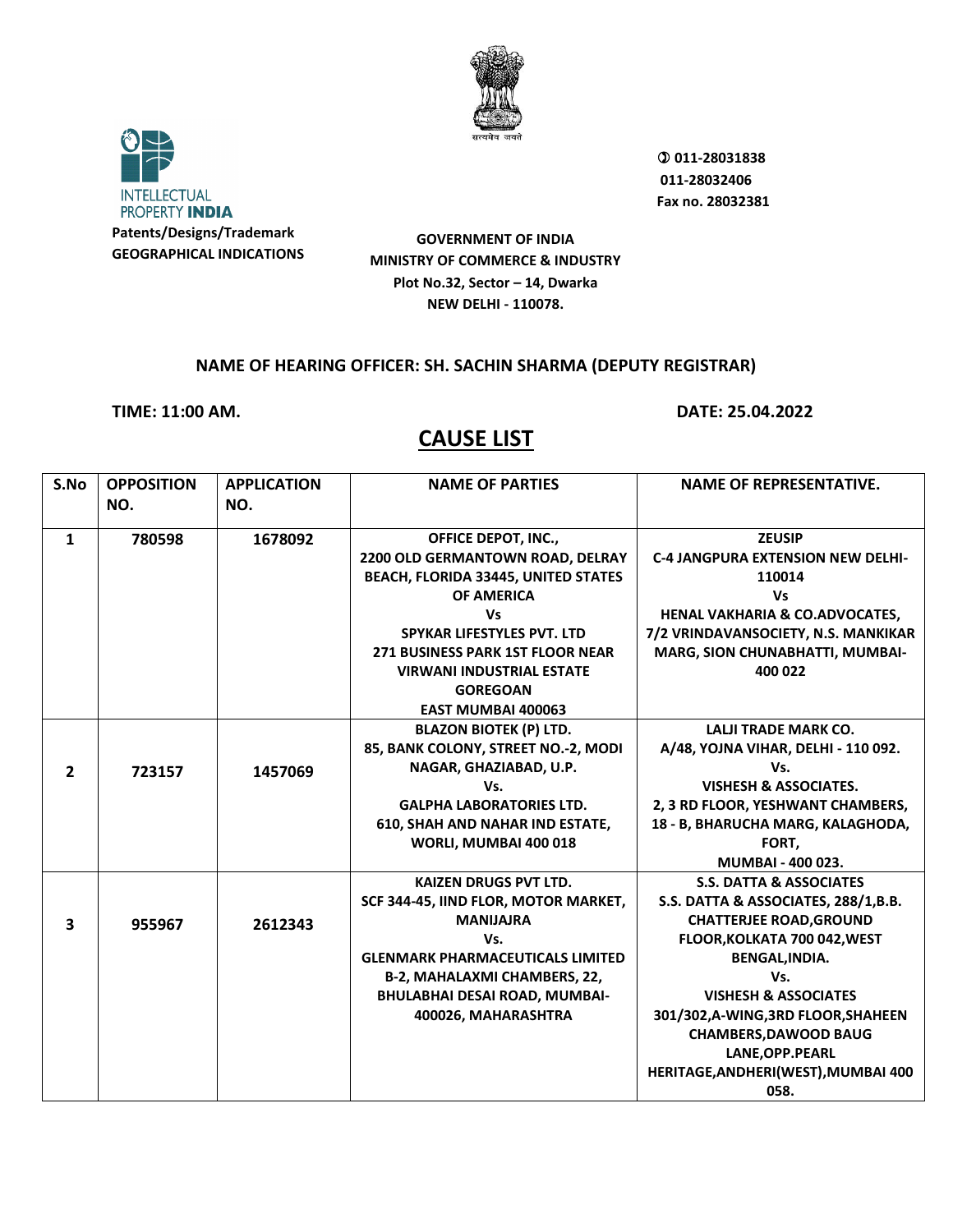| 4  | 927787 | 2317939 | <b>RAJNEESH CHAURASIA</b><br>18/1 RAJPUR ROAD DELHI 110054<br>Vs.<br>M/S. G. K. TOBACCO INDUSTRIES PVT.<br>LTD.<br>29, INDUSTRIAL AREA, BEHIND NEW<br>POWER HOUSE, JODHPUR - 342 003,<br>RAJASTHAN.                                                                                   | THE ACME COMPANY<br><b>B-41, JAIPUR ESTATE, NIZAMUDDIN EAST,</b><br><b>NEW DELHI - 110 013.</b><br>Vs.<br><b>SURESH &amp; CO.</b><br>11 PRABHA KUNJ PLOTNO 498 24TH<br>ROAD KHAR (WEST) MUMBAI-400052.                                         |
|----|--------|---------|---------------------------------------------------------------------------------------------------------------------------------------------------------------------------------------------------------------------------------------------------------------------------------------|------------------------------------------------------------------------------------------------------------------------------------------------------------------------------------------------------------------------------------------------|
| 5  | 909963 | 3371197 | <b>LABORATE PHARMACEUTICALS INDIA</b><br>LTD.<br>E-11, INDUSTRIAL AREA, PANIPAT-<br>132103, HARYANA, INDIA.<br>Vs.<br><b>GALPHA LABORATORIES LIMITED</b><br>E 221, KANAKIA ZILLION JUNCTION OF<br>LBS & CST ROAD, BKC ANNEXE KURLA<br>WEST, MUMBAI - 400 070, INDIA                   | <b>LALII ADVOCATES</b><br>A-48, YOJNA VIHAR, DELHI-110092<br>Vs.<br><b>GALPHA LABORATORIES LIMITED</b><br>E 221, KANAKIA ZILLION JUNCTION OF<br>LBS & CST ROAD, BKC ANNEXE KURLA<br>WEST,<br><b>MUMBAI - 400 070, INDIA</b>                    |
| 6  | 921988 | 3361275 | <b>INTERGLOBE AVIATION LIMITED (INDIGO)</b><br><b>CENTRAL WING, GROUND FLOOR,</b><br>THAPAR HOUSE, 124 JANPATH, NEW<br><b>DELHI-110001, INDIA</b><br>Vs.<br><b>SARANG WADHAWAN</b><br><b>3RD FLOOR, HDIL TOWERS, ANANT</b><br>KANEKAR MARG, BANDRA - EAST,<br><b>MUMBAI - 400 051</b> | <b>K &amp; S PARTNERS</b><br>109, SECTOR-44, GURGAON - 122 003,<br>NATIONAL CAPITAL REGION, INDIA<br>Vs.<br>RAJENDRAKUMAR U. TIWARI<br>SAINATH CO-OP HSG. SOCIETY LTD., C-I,<br>ROOM NO.24, DR. ANNIE BESANT ROAD,<br>WORLI,<br>MUMBAI-400018. |
| 7. | 956420 | 3826950 | <b>KARAN GOOMAR</b><br>16, RAJINDRA PARK, NEW DELHI-110060<br>Vs.<br>PEE CEE COSMA SOPE LTD<br>PADAM DEEP, G-10/8, SANJAY PLACE,<br>AGRA-282002                                                                                                                                       | <b>KARAN GOOMAR</b><br>16, RAJINDRA PARK, NEW DELHI-110060<br>Vs.<br>THE ACME COMPANY<br>B-41, NIZAMUDDIN EAST, NEW DELHI -<br>110013.                                                                                                         |
| 8  | 956424 | 3831354 | <b>MADMAX BREWING COMPANY LLP</b><br>#3248 FIRST FLOOR, SEC 51<br><b>BUILDINGTHE CHANDIGARH POLICE</b><br><b>COOPERATIV E SOCIETY CHANDIGARH</b><br><b>CHANDIGARH-160051</b><br>Vs.<br><b>K.G. FRUIT PRODUCTS</b><br>1133/27/2, SHANKER PURI, SHIV PURI<br>ROAD, LUDHIANA (PB.)       | <b>KANIKA JAIN</b><br>LEGALRAASTA TECHNOLOGIES PVT. LTD,<br><b>B-300 SARASWATI VIHAR PITAMPURA</b><br>DELHI-110034<br>Vs.<br><b>MAHTTA &amp; CO</b><br>43-B/3, UDHAM SINGH NAGAR,<br>LUDHIANA. 141001 (PUNJAB)                                 |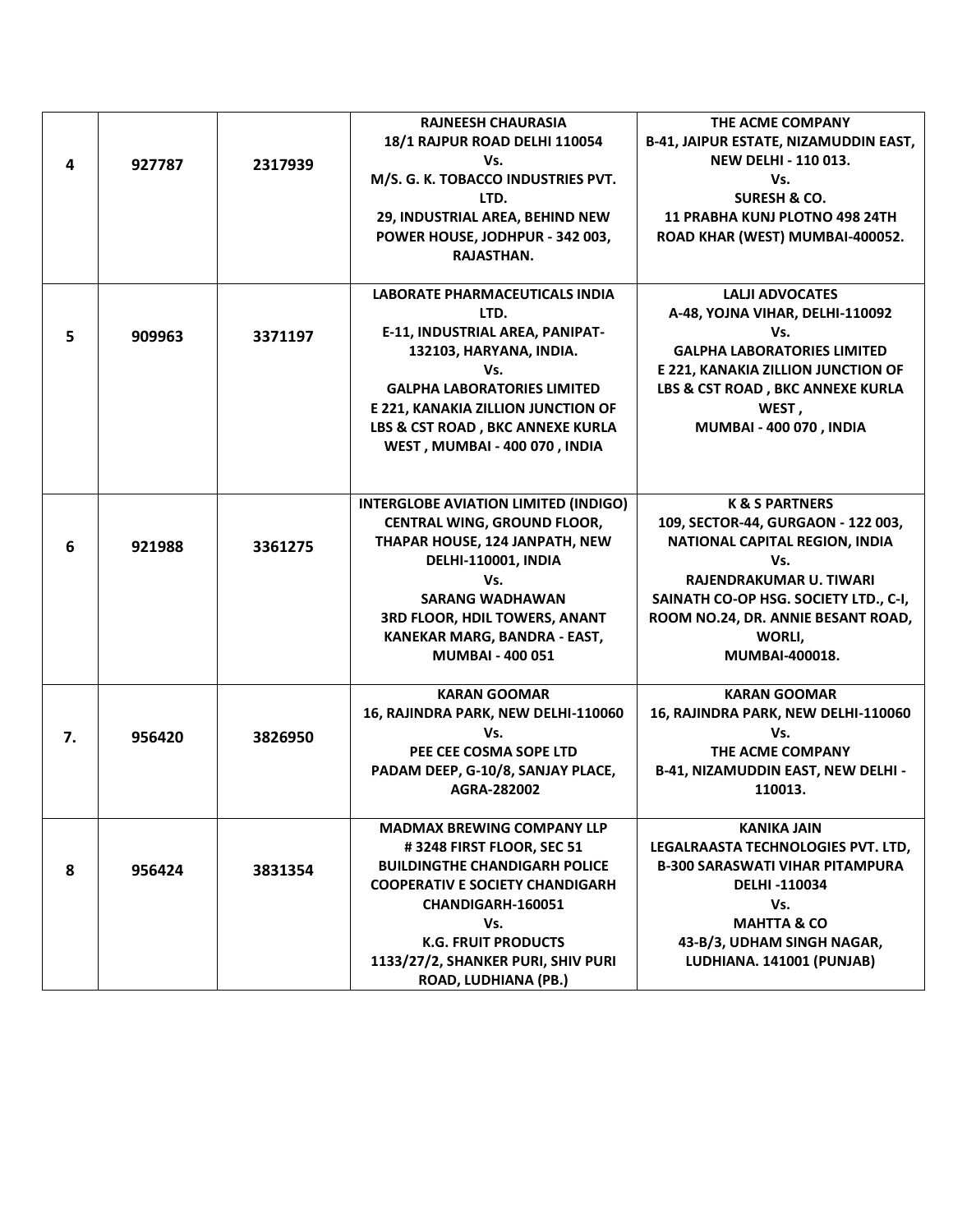



 **011-28031838 011-28032406 Fax no. 28032381**

**GOVERNMENT OF INDIA MINISTRY OF COMMERCE & INDUSTRY Plot No.32, Sector – 14, Dwarka NEW DELHI - 110078.**

#### **NAME OF HEARING OFFICER: SH. SACHIN SHARMA (DEPUTY REGISTRAR)**

**TIME: 11:00 AM. DATE: 26.04.2022**

| S.No                    | <b>OPPOSITION</b> | <b>APPLICATION</b> | <b>NAME OF PARTIES</b>                   | <b>NAME OF REPRESENTATIVE.</b>        |
|-------------------------|-------------------|--------------------|------------------------------------------|---------------------------------------|
|                         | NO.               | NO.                |                                          |                                       |
|                         |                   |                    |                                          |                                       |
|                         |                   |                    | <b>VADSP PHARMACEUTICALS</b>             | <b>NITIN BHASIN</b>                   |
|                         |                   |                    | SCO 445, MOTOR MARKET, MANIMAJRA,        | 3320 SECTOR 27/D CHANDIGARH           |
| 1                       | 956263            | 3827730            | <b>CHANDIGARH</b>                        | Vs.                                   |
|                         |                   |                    | Vs.                                      | D. C. DANI & ASSOCIATES               |
|                         |                   |                    | <b>CORONA REMEDIES PVT. LTD.</b>         | 908, SUKH SAGAR COMPLEX, NEAR         |
|                         |                   |                    | <b>CORONA HOUSE, C, MONDEAL BUSINESS</b> | HOTEL FORTUNE LANDMARK, ASHRAM        |
|                         |                   |                    | PARK, S.G. HIGHWAY, THALTEJ,             | ROAD, USMANPURA, AHMEDABAD-380        |
|                         |                   |                    | AHMEDABAD, GUJARAT                       | 013. GUJARAT. INDIA.                  |
|                         |                   |                    | M/S INDEL. PHARMACEUTICALS PVT.          | <b>SANJEEV KUMAR</b>                  |
|                         |                   |                    | LTD.                                     | AG-103, GROUND FLOOR SHALIMAR         |
| $\overline{2}$          | 956243            | 2675351            | HOUSE NO. 522, VILLAGE DARYAPUR          | BAGH,                                 |
|                         |                   |                    | <b>NEW DELHI-110039</b>                  | <b>DELHI-110088</b>                   |
|                         |                   |                    | Vs.                                      | Vs.                                   |
|                         |                   |                    | <b>TABLETS (INDIA) LTD.</b>              | <b>TABLETS (INDIA) LTD.</b>           |
|                         |                   |                    | JHAVER CENTRE, NO. 72, MARSHALLS         | JHAVER CENTRE, NO. 72, MARSHALLS      |
|                         |                   |                    | ROAD, EGMORE, CHENNAI-600008             | ROAD, EGMORE, CHENNAI-600008.         |
|                         |                   |                    | <b>STANLEY HEALTHCARE PVT. LTD.</b>      | PRAMOD KUMAR KAPOOR (ADVOCATE)        |
|                         |                   |                    | HALL NO - 01, PLOT NO - 09, G.F, KH NO - | 47-A, GOVIND PARK, KRISHNA NAGAR      |
| $\overline{\mathbf{3}}$ | 944566            | 3763217            | 78/20, SWARAN PARK, MUNDKA, NEW          | <b>DELHI</b>                          |
|                         |                   |                    | <b>DELHI - 110041</b>                    | Vs.                                   |
|                         |                   |                    | Vs.                                      | <b>SUN PHARMACEUTICAL INDUSTRIES</b>  |
|                         |                   |                    | <b>SUN PHARMACEUTICAL INDUSTRIES</b>     | <b>LIMITED</b>                        |
|                         |                   |                    | <b>LIMITED</b>                           | SUN HOUSE, 201 B/1, WESTERN EXPRESS   |
|                         |                   |                    | SUN HOUSE, 201 B/1, WESTERN EXPRESS      | HIGHWAY, GOREGAON (EAST), MUMBAI      |
|                         |                   |                    | HIGHWAY, GOREGAON (EAST), MUMBAI         | $-400063$                             |
|                         |                   |                    | $-400063$                                |                                       |
|                         |                   |                    | PATANJALI AYURVED LTD.                   | <b>LALII ADVOCATES</b>                |
|                         |                   |                    | D-38, INDUSTRIAL AREA, HARIDWAR-         | A-48, YOJNA VIHAR, DELHI-110092       |
| 4                       | 883449            | 3375963            | 249401, UTTARAKHAND, INDIA.              | Vs.                                   |
|                         |                   |                    | Vs.                                      | <b>WORLDWIDE REGISTRATION BUREAU.</b> |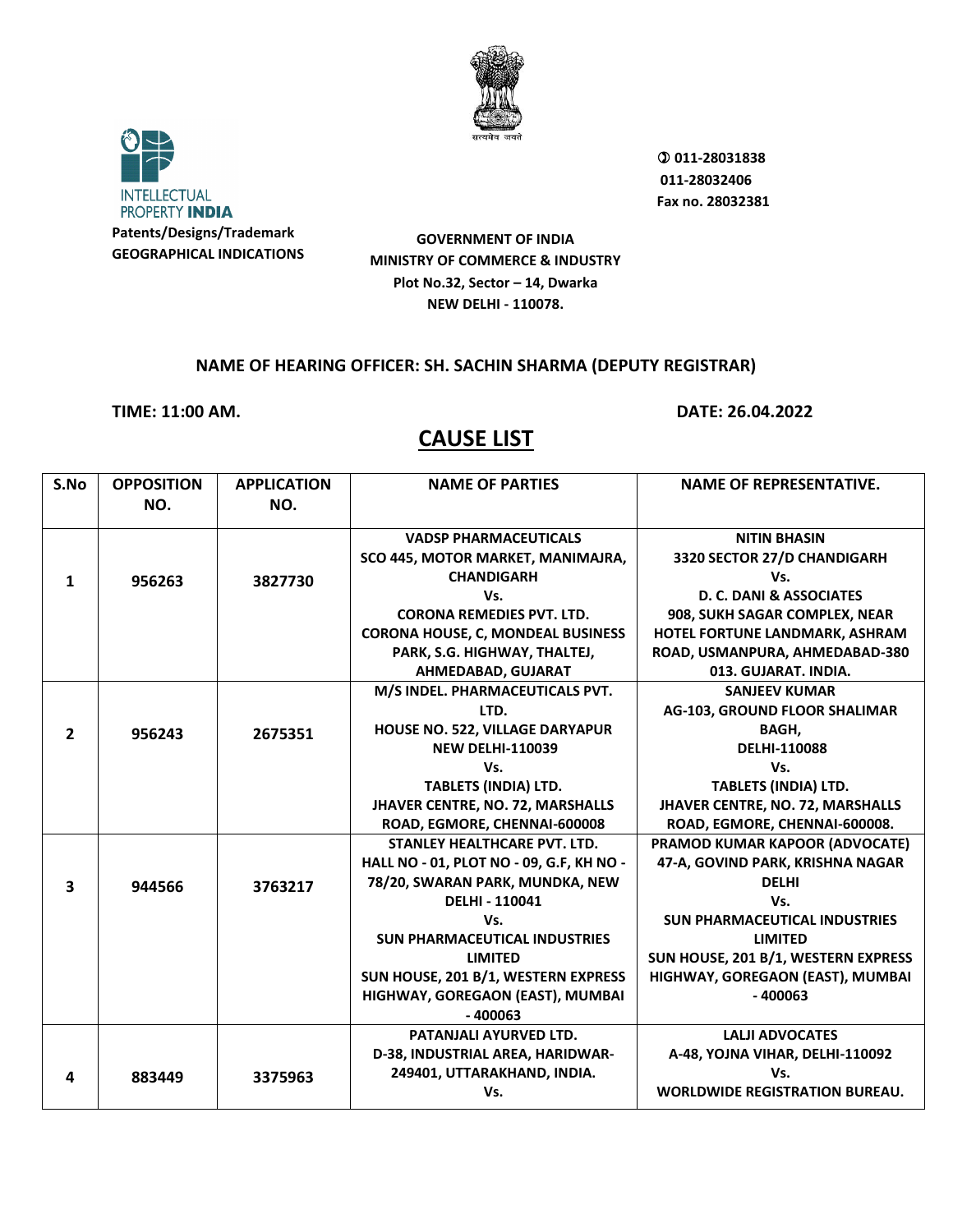|                |        |         | <b>SHAKTI BHOG FOODS LIMITED</b>            | 60/30, NEW ROHTAK ROAD, KAROL           |
|----------------|--------|---------|---------------------------------------------|-----------------------------------------|
|                |        |         | 1101 - 1103, 11TH FLOOR, PEARLS             | BAGH,                                   |
|                |        |         | <b>BUSINESS PARK, NETAJI SUBHASH PLACE,</b> | <b>NEW DELHI-110005</b>                 |
|                |        |         | PITAMPURA,                                  |                                         |
|                |        |         | <b>NEW DELHI-110034</b>                     |                                         |
|                |        |         | <b>AMAN GARG</b>                            | <b>LEGALESE LAW FIRM</b>                |
|                |        |         | 459, JAIN SCHOOL STREET, BHADRA             | PLOT NO. 285, SECTOR-14, GURGAON,       |
| 5              | 919872 | 3344727 | BAZAR, SIRSA-125055 HARYANA                 | HARYANA - 122 001, INDIA                |
|                |        |         | Vs.                                         | Vs.                                     |
|                |        |         | PARAKH AGRO INDUSTRIES LIMITED              | Y. J. TRIVEDI & CO.                     |
|                |        |         | PARAKH HOUSE 1, BOAT CLUB ROAD, 6 &         | 205, ASHIRVAD, NR. H.K. HOUSE,          |
|                |        |         | 7th FLOOR, PUNE -411 001. INDIA             | ASHRAM ROAD, AHMEDABAD: 380 009.        |
|                |        |         | <b>RAKESH KAPOOR</b>                        | <b>MAHTTA &amp; CO</b>                  |
|                |        |         | G.T. ROAD, CHACHOKI, PHAGWARA (PB.)         | 43-B/3, UDHAM SINGH NAGAR,              |
| 6              | 917880 | 3346441 | Vs.                                         | LUDHIANA. 141001 (PUNJAB)               |
|                |        |         | <b>TOPLAND ENGINES PVT. LTD.</b>            | Vs.                                     |
|                |        |         | <b>TOPLAND 2 UMAKANTP ANDIT</b>             | <b>TOPLAND ENGINES PVT. LTD.</b>        |
|                |        |         | UDYOGNAGAR, MAVDI PLOT RAJKOT               | <b>TOPLAND 2 UMAKANTP ANDIT</b>         |
|                |        |         | <b>GUJARAT</b>                              | UDYOGNAGAR, MAVDI PLOT RAJKOT           |
|                |        |         |                                             | <b>GUJARAT</b>                          |
|                |        |         | <b>KAUSHALYA DEVI</b>                       | <b>DASWANI &amp; DASWANI</b>            |
|                |        |         | O 45, THIRD FLOOR, LAJPAT NAGAR II,         | DASWANI HOUSE, GREEN ACRES, 23B,        |
| $\overline{7}$ | 903840 | 3090567 | NEW DELHI 110 024, INDIA                    | AHIRIPUKUR 1ST LANE, KOLKATA - 700      |
|                |        |         | Vs.                                         | 019                                     |
|                |        |         | <b>HINDUSTAN SYRINGES &amp; MEDICAL</b>     | Vs.                                     |
|                |        |         | <b>DEVICES LTD.</b>                         | DEEPIKA TRADE MARKS CO.                 |
|                |        |         | 901-902, NARAIN MANZIL, 23,                 | 32, II ND FLOOR, NEELAM FLYOVER, N.I.T. |
|                |        |         | <b>BARAKHAMBA ROAD NEW DELHI-</b>           | PO. BOX NO. - 29, FARIDABAD - 121 001.  |
|                |        |         | 110001, INDIA                               |                                         |
|                |        |         |                                             |                                         |
|                |        |         | <b>DAKSH PHARMACEUTICALS PVT LTD</b>        | <b>KAMAL GARG &amp; ASSOCIATES</b>      |
|                |        |         | <b>SCO -96 FIRST FLOOR SECTOR -5</b>        | <b>B-26 ADARSH APARTMENTS SECTOR 9</b>  |
| 8              | 868539 | 2407478 | PANCHKULA HARYANA                           | <b>ROHINI DELHI-85</b>                  |
|                |        |         | Vs.                                         | Vs.                                     |
|                |        |         | <b>ALERE SWITZERLAND GMBH</b>               | D.P. AHUJA & CO                         |
|                |        |         | BAHNHOFSTRASSE 28, CH-6300 ZUG,             | 14/2 PALM AVENUE CALCUTTA 700019        |
|                |        |         | SWITZERLAND.                                | <b>INDIA</b>                            |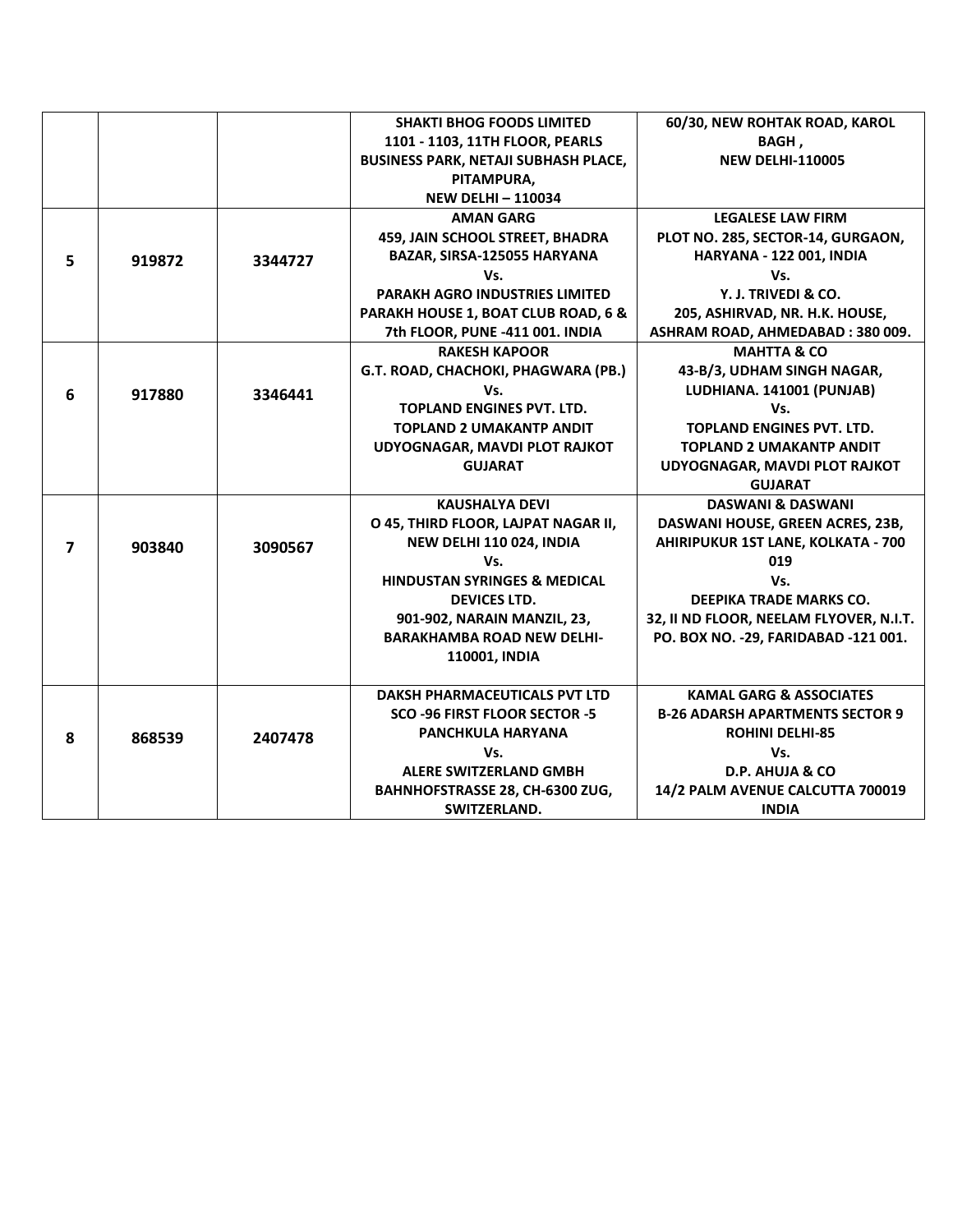



 **011-28031838 011-28032406 Fax no. 28032381**

**GOVERNMENT OF INDIA MINISTRY OF COMMERCE & INDUSTRY Plot No.32, Sector – 14, Dwarka NEW DELHI - 110078.**

#### **NAME OF HEARING OFFICER: SH. SACHIN SHARMA (DEPUTY REGISTRAR)**

**TIME: 11:00 AM. DATE: 27.04.2022**

| S.No           | <b>OPPOSITION</b> | <b>APPLICATION</b> | <b>NAME OF PARTIES</b>                  | <b>NAME OF REPRESENTATIVE.</b>          |
|----------------|-------------------|--------------------|-----------------------------------------|-----------------------------------------|
|                | NO.               | NO.                |                                         |                                         |
|                |                   |                    | <b>AKSHAYA SINGH CHAUHAN</b>            | <b>VUTTS &amp; ASSOCIATES</b>           |
|                |                   |                    | H-7/9 SECOND FLOOR QUTAB ENCLAVE        | SUITE NO. 704, THE CASTLE, PLOT 36-A,   |
| $\mathbf{1}$   | 890081            | 2600620            | DLF PHSAE 1 GURGAON HARYANA             | SECTOR-56, GURGAON-110002.              |
|                |                   |                    | Vs.                                     | (HARYANA).                              |
|                |                   |                    | <b>BLACKBERRY LTD</b>                   | Vs.                                     |
|                |                   |                    | <b>2200 UNIVERSITY AVENUE EAST</b>      | <b>KOCHHAR &amp; CO</b>                 |
|                |                   |                    | WATERLOO ONTARIO CANADA N2K 0A7         | TECHNOPOLIS BUILDING, TOWER-B, 3RD      |
|                |                   |                    |                                         | FLOOR, SECTOR-54, DLF GOLF COURSE       |
|                |                   |                    |                                         | ROAD,                                   |
|                |                   |                    |                                         | <b>GURGOAN-122002.</b>                  |
|                |                   |                    | <b>KAUSHALYA DEVI</b>                   | <b>DASWANI &amp; DASWANI</b>            |
|                |                   |                    | O 45, THIRD FLOOR, LAJPAT NAGAR II,     | DASWANI HOUSE, GREEN ACRES, 23B,        |
| $\overline{2}$ | 903839            | 3090555            | NEW DELHI 110 024, INDIA                | AHIRIPUKUR 1ST LANE, KOLKATA - 700      |
|                |                   |                    | Vs.                                     | 019                                     |
|                |                   |                    | <b>HINDUSTAN SYRINGES &amp; MEDICAL</b> | Vs.                                     |
|                |                   |                    | <b>DEVICES LTD.</b>                     | <b>DEEPIKA TRADE MARKS CO.</b>          |
|                |                   |                    | 901-902, NARAIN MANZIL, 23,             | 32, II ND FLOOR, NEELAM FLYOVER, N.I.T. |
|                |                   |                    | <b>BARAKHAMBA ROAD NEW DELHI-</b>       | PO. BOX NO. - 29, FARIDABAD - 121 001.  |
|                |                   |                    | 110001, INDIA                           |                                         |
|                |                   |                    | PURSHOTTAM DAYAL BHALOTIA               | PURSHOTTAM DAYAL BHALOTIA               |
|                |                   |                    | A-2/494, SECTOR-8, ROHINI DELHI -       | A-2/494, SECTOR-8, ROHINI DELHI -       |
| 3              | 912413            | 3024201            | 110085                                  | 110085                                  |
|                |                   |                    | Vs.                                     | Vs.                                     |
|                |                   |                    | <b>VHB LIFE SCIENCES LIMITED</b>        | <b>VHB LIFE SCIENCES LIMITED</b>        |
|                |                   |                    | 50-AB, GOVT. INDUSTRIAL ESTATE,         | 50-AB, GOVT. INDUSTRIAL ESTATE,         |
|                |                   |                    | CHARKOP, KANDIVALI (WEST), MUMBAI       | CHARKOP, KANDIVALI (WEST), MUMBAI       |
|                |                   |                    | $-400067.$                              | $-400067.$                              |
|                |                   |                    | SHEEVAM COMFORT HOTELS PVT. LTD         | L.S. DAVAR & CO.                        |
|                |                   |                    | 150A, TRIBHUWAN COMPLEX, ISHWAR         | 5/1, FIRST FLOOR, KALKAJI EXTENSION.,   |
| 4              | 831100            | 1847431            | NAGAR, MATHURA ROAD, NEW DELHI-         | <b>NEW DELHI - 110 019. INDIA.</b>      |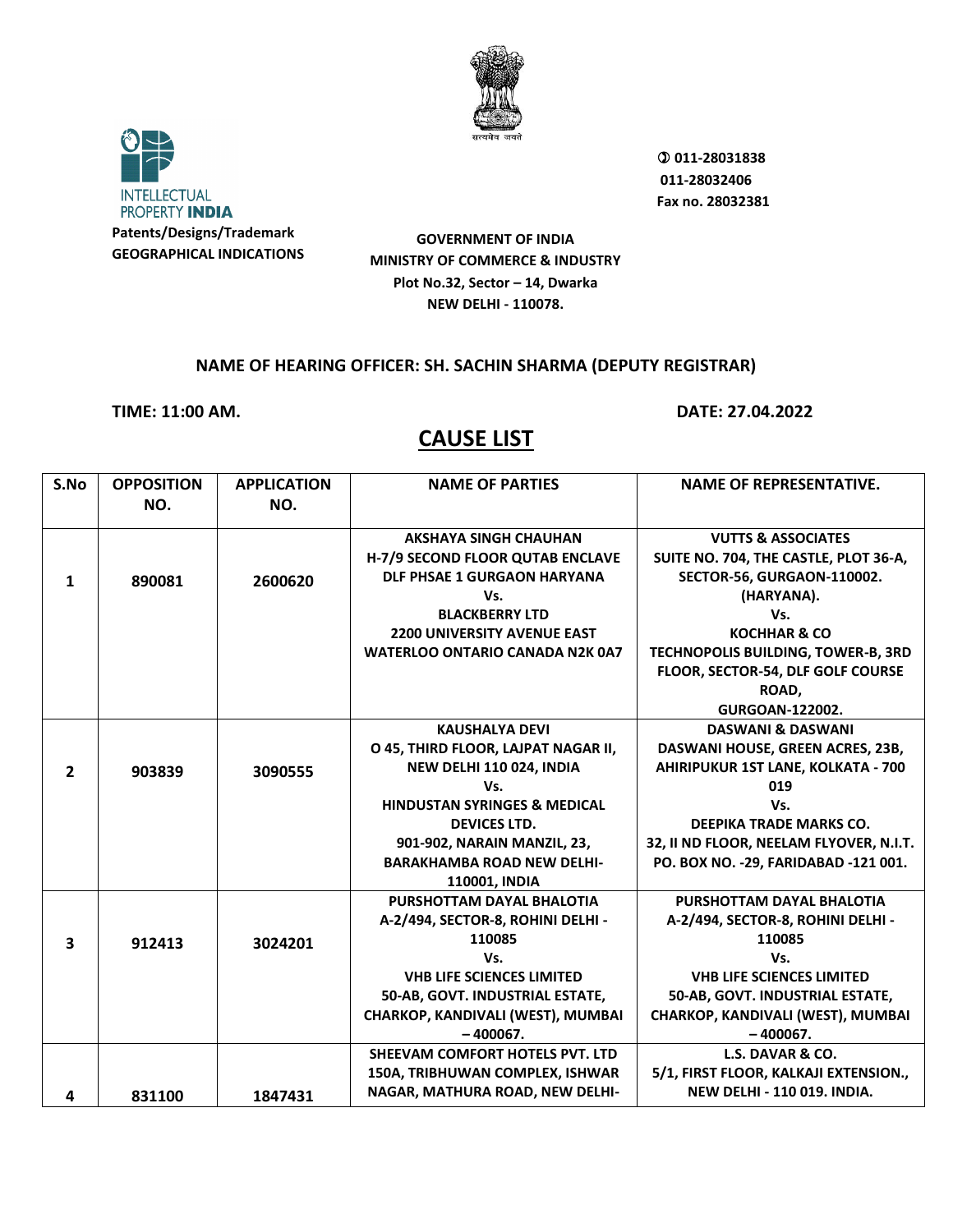|   |        |         | 110019                                    | Vs.                                      |
|---|--------|---------|-------------------------------------------|------------------------------------------|
|   |        |         | Vs.                                       | P. K. ARORA                              |
|   |        |         | <b>MANA CATERERS</b>                      | TAJ TRADE MARKS PVT. LTD, 110 ANAND      |
|   |        |         | AGRA (U.P.)                               | <b>VRINDAVAN SANJAY PLACE AGRA(U.P)</b>  |
|   |        |         |                                           |                                          |
|   |        |         | <b>ROHIT SHARMA</b>                       | PREETPAL SINGH ADV                       |
|   |        |         | <b>SCF 495 MOTOR MARKET MANIMAJRA</b>     | 434 SECTOR 15 A CHANDIGARH 160015        |
| 5 | 987580 | 2845847 | <b>CHANDIGARH.</b>                        | Vs.                                      |
|   |        |         | Vs.                                       | UTTARANCHAL BIOTECH LTD                  |
|   |        |         | UTTARANCHAL BIOTECH LTD                   | 2005, KENT GARDEN, TPS-III, FACTORY      |
|   |        |         | 2005, KENT GARDEN, TPS-III, FACTORY       | LANE, OPP. JAMBLI GALI, BORIVALI (W)     |
|   |        |         | LANE, OPP. JAMBLI GALI, BORIVALI (W)      | <b>MUMBAI 400092</b>                     |
|   |        |         | <b>MUMBAI 400092</b>                      |                                          |
|   |        |         |                                           |                                          |
|   |        |         |                                           |                                          |
|   |        |         | <b>RADHIKA TREHAN</b>                     | <b>HANDA ASSOCIATES</b>                  |
|   |        |         | SHAHABPURA, G.T ROAD, BATALA-             | G.T. ROAD, NEAR BECO, BATALA - 143       |
| 6 | 835566 | 2659334 | 143505, PB                                | 505, (PB.)                               |
|   |        |         | Vs.                                       | Vs.                                      |
|   |        |         | <b>STANLEY BLACK &amp; DECKER, INC.</b>   | <b>LALL LAHIRI &amp; SALHOTRA</b>        |
|   |        |         | ADDRESS 1000 STANLEY DRIVE, NEW           | PLOT.NO. B-28, SECTOR - 32,              |
|   |        |         | <b>BRITAIN, CONNECTICUT 06050, UNITED</b> | <b>INSTITUTIONAL AREA, GURGAON - 122</b> |
|   |        |         | <b>STATES OF AMERICA</b>                  | 001, HARYANA.                            |
|   |        |         | <b>IBS BOOK STORE PRIVATE LIMITED</b>     | <b>GLOBAL JURIX</b>                      |
|   |        |         | 1511-1512, PATAUDI HOUSE                  | S-191/C, 3RD FLOOR, MANAK COMPLEX,       |
| 7 | 871875 | 2600980 | DARYAGANJ, NEW DELHI-110 002              | SCHOOL BLOCK, SHAKARPUR, DELHI-92        |
|   |        |         | Vs.                                       | Vs.                                      |
|   |        |         | THE ICFAIAN FOUNDATION                    | R. V. R ASSOCIATES.                      |
|   |        |         | #52, NAGARJUNA HILLS, PUNJAGUTTA,         | FLAT NO. G-4, #. 3-4-543 & 544, LAXMI    |
|   |        |         | HYDERABAD-500082, TELANGANA.              | NILAYAM, ADJ: YMCA GROUND                |
|   |        |         |                                           | NARAYAN GUDA, HYDERABAD-500027.          |
|   |        |         | PANKAJ BAJAJ                              | <b>VMS LEGAL SERVICES LLP</b>            |
|   |        |         | A-363, GROUND FLOOR, DEFENCE              | K-2/7, GROUND FLOOR, MODEL TOWN 2,       |
| 8 | 930946 | 3566758 | COLONY, LAJPAT NAGAR, DELHI - 110024      | NORTH DELHI, DELHI 110009                |
|   |        |         | Vs.                                       | Vs.                                      |
|   |        |         | JYOTHY LABORATORIES LTD                   | W. S. KANE & CO.                         |
|   |        |         | 'UJALA HOUSE', RAMAKRISHNA MANDIR         | MERCHANT CHAMBER, 6TH FLOOR, 41,         |
|   |        |         | ROAD, KONDIVITA, ANDHERI (EAST),          | SIR VITHALDAS THACKERSY ROAD,            |
|   |        |         | <b>MUMBAI 400 059</b>                     | CHURCHGATE, MUMBAI-400 020.              |
|   |        |         |                                           |                                          |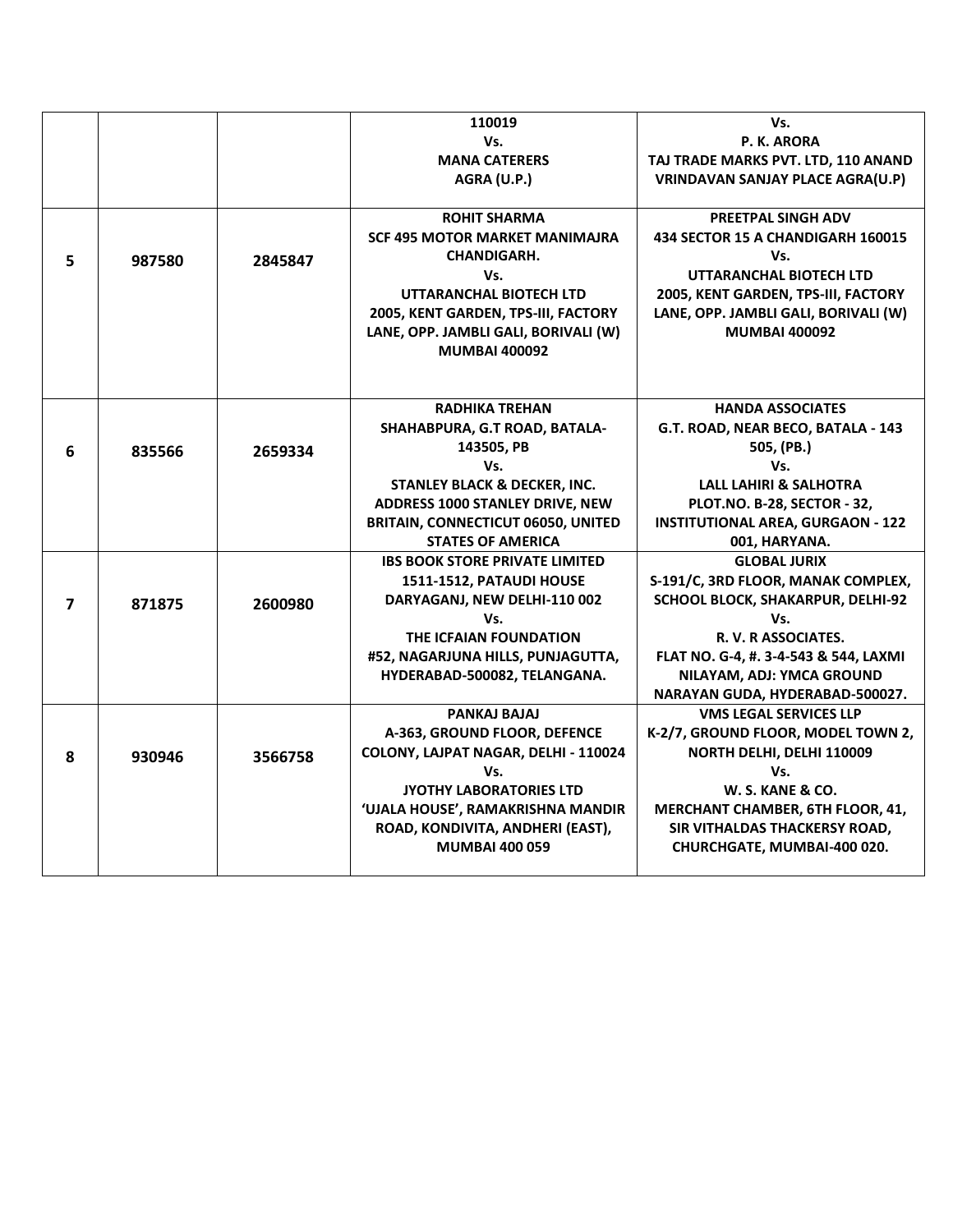



 **011-28031838 011-28032406 Fax no. 28032381**

**GOVERNMENT OF INDIA MINISTRY OF COMMERCE & INDUSTRY Plot No.32, Sector – 14, Dwarka NEW DELHI - 110078.**

#### **NAME OF HEARING OFFICER: SH. SACHIN SHARMA (DEPUTY REGISTRAR)**

**TIME: 11:00 AM. DATE: 28.04.2022**

| S.No                    | <b>OPPOSITION</b> | <b>APPLICATION</b> | <b>NAME OF PARTIES</b>                  | <b>NAME OF REPRESENTATIVE.</b>           |
|-------------------------|-------------------|--------------------|-----------------------------------------|------------------------------------------|
|                         | NO.               | NO.                |                                         |                                          |
|                         |                   |                    |                                         |                                          |
|                         |                   |                    | <b>CAMINTUR INTERNATIONAL S.A.</b>      | S. K. BANSAL                             |
|                         |                   |                    | <b>SARANDI 690 ( OFFICE 207 )</b>       | 96, SUKHDEV VIHAR, MATHURA ROAD,         |
| $\mathbf{1}$            | 201365            | 1309846            | MONTEVIDEO, URUGUAY.                    | <b>NEW DELHI - 110 025.</b>              |
|                         |                   |                    | Vs.                                     | Vs.                                      |
|                         |                   |                    | <b>PATEL APPARELS</b>                   | <b>PATEL APPARELS</b>                    |
|                         |                   |                    | SARASWATI CHAWL, GANDHI NAGAR,          | SARASWATI CHAWL, GANDHI NAGAR,           |
|                         |                   |                    | <b>BEHING HABID PARK BUILDING, SHOP</b> | <b>BEHING HABID PARK BUILDING, SHOP</b>  |
|                         |                   |                    | NO.8, JOGESHWARI (W), MUMBAI-400 10     | NO.8, JOGESHWARI (W), MUMBAI-400 10      |
|                         |                   |                    |                                         |                                          |
|                         |                   |                    | <b>M3M INDIA PRIVATE LIMITED</b>        | <b>VS ASSOCIATES</b>                     |
|                         |                   |                    | <b>PARAS TWIN TOWERS, TOWER-B, 6TH</b>  | A-52 BASEMENT NIRMAN VIHAR, DELHI        |
| $\mathbf{2}$            | 960246            | 2583461            | FLOOR, GOLF COURSE ROAD, SECTOR-54,     | 110092                                   |
|                         |                   |                    | GURGAON 122002, HARYANA                 | Vs.                                      |
|                         |                   |                    | Vs.                                     | <b>ANAND AND ANAND.</b>                  |
|                         |                   |                    | <b>EXPEDIA, INC.</b>                    | <b>B-41, NIZAMUDDIN EAST, NEW DELHI-</b> |
|                         |                   |                    | 333 108TH AVENUE NE, BELLEVUE,          | 110 013.                                 |
|                         |                   |                    | WASHINGTON 98004, USA                   |                                          |
|                         |                   |                    | <b>M3M INDIA PRIVATE LIMITED</b>        | <b>M3M INDIA PRIVATE LIMITED</b>         |
|                         |                   |                    | UNIT NO. SB/C/5L/OFFICE/008,            | UNIT NO. SB/C/5L/OFFICE/008,             |
|                         |                   |                    | M3M URBANA, SECTOR-67,                  | M3M URBANA, SECTOR-67,                   |
|                         |                   |                    | <b>GURUGRAM MANESAR</b>                 | <b>GURUGRAM MANESAR</b>                  |
| $\overline{\mathbf{3}}$ | 961381            | 2583493            | <b>URBAN COMPLEX.</b>                   | <b>URBAN COMPLEX.</b>                    |
|                         |                   |                    | GURUGRAM (GURGAON) 122102,              | GURUGRAM (GURGAON) 122102,               |
|                         |                   |                    | HARYANA, INDIA                          | HARYANA, INDIA                           |
|                         |                   |                    | Vs.                                     | Vs.                                      |
|                         |                   |                    | <b>EXPEDIA, INC.</b>                    | <b>ANAND AND ANAND.</b>                  |
|                         |                   |                    | 333 108TH AVENUE NE,                    | <b>B-41, NIZAMUDDIN EAST,</b>            |
|                         |                   |                    | BELLEVUE, WASHINGTON 98004, USA         | <b>NEW DELHI - 110 013.</b>              |
|                         |                   |                    | M/S ASIA CYCLE INDUSTRIES               | <b>PURI TRADE MARK CO.</b>               |
|                         |                   |                    | D-50, 51, 52, PHASE-V, FOCAL POINT,     | "BRAND HOUSE", 54-55, SUPER CYCLE        |
|                         |                   |                    |                                         |                                          |